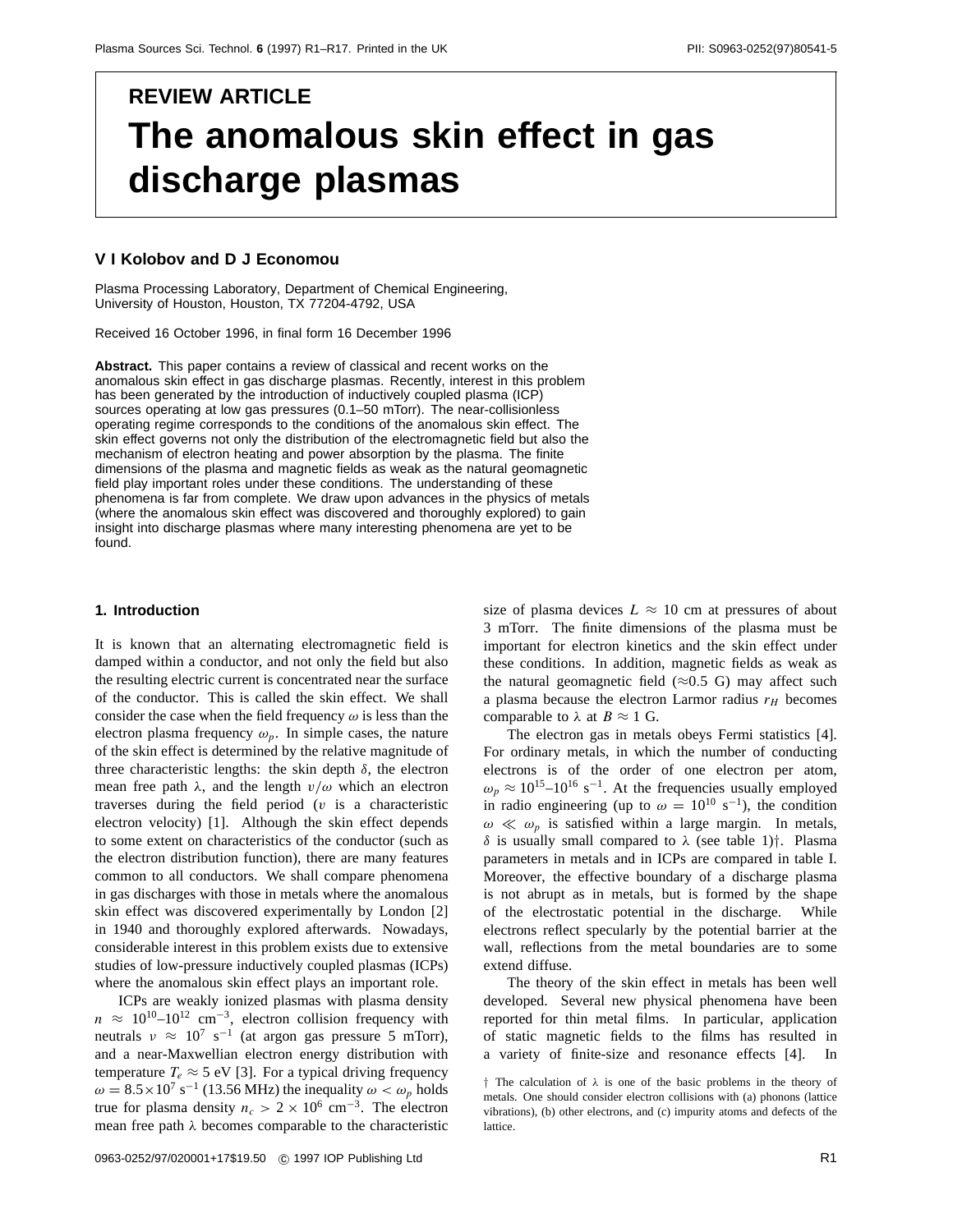**Table 1.** Plasma parameters in metals and in inductively coupled gas discharges.

|       | $n_e$<br>$\rm (cm^{-3})$ | (cm) | $\omega_{\rm{D}}$<br>$(s^{-1})$ | $(cm s^{-1})$   | (c <sub>m</sub> ) |
|-------|--------------------------|------|---------------------------------|-----------------|-------------------|
| Metal | 10 <sup>22</sup>         | 0.1  | $10^{15}$                       | 10 <sup>8</sup> | $10^{-5}$         |
| ICP   | $10^{11}$                | 10   | $10^{10}$                       | 10 <sup>8</sup> |                   |

contrast, the skin effect in discharge plasmas is relatively unexplored. In some respects, gas discharges are better suited for basic studies of this effect compared to metals; for instance, precise measurements of spatial distributions of the electromagnetic fields can be performed in gaseous plasmas by using magnetic probes. Recent interest in ICPs generated by the development of new plasma technologies has prompted further studies of the anomalous skin effect the mechanisms of electron heating and power absorption in ICPs are closely related to the skin effect. This is another subject where basic plasma research meets the world of semiconductor manufacturing.

In what follows, we shall briefly describe classical and recent works on the anomalous skin effect. We will draw upon the advances made in the physics of metals to gain insight into what one might expect to find in discharge plasmas. This paper is an extention of a memorandum compiled at the Plasma Processing Laboratory at the University of Houston in June 1996 [5].

## **2. Electrodynamics of good conductors**

The principal characteristic of a good conductor is the high density of conducting electrons. In such a conductor, the displacement current generated by the time varying electromagnetic fields is small compared to the conduction current, and the Maxwell equation (in a Gaussian system)

$$
\nabla \times \boldsymbol{H} = \frac{4\pi}{c} \boldsymbol{j} + \frac{1}{c} \frac{\partial \boldsymbol{D}}{\partial t}
$$
 (1)

is reduced to the quasi-static equation

$$
\nabla \times \mathbf{H} = \frac{4\pi}{c} j. \tag{2}
$$

Ampere's law (2) defines the magnetic field which is generated by external sources and by currents in the plasma in the limit  $\omega \ll \omega_p$ . It follows from (2) that  $\nabla \cdot \mathbf{j} = 0$ , i.e. the use of (2) corresponds to neglecting the time variation of the space charge in the conductor. Faraday's law

$$
\nabla \times \mathbf{E} = -\frac{1}{c} \frac{\partial \mathbf{B}}{\partial t}
$$
 (3)

defines a solenoidal electric field which is induced by the time-varying magnetic field. The difference between *B* and *H* is unimportant for the nonferromagnetic materials we consider. The determination of the field structure in the conductor requires self-consistent solution of (2) and (3) with the current density  $j$  in the 'plasma' as a function of the (yet to be found) fields.

In calculating the current density,  $j$ , we can have two limiting cases. If the characteristic length  $\delta$  (skin depth) in which the field changes significantly is large compared to the characteristic scale *l* describing the electron motion (the shortest of  $\lambda$ ,  $r_H$ , and  $v/\omega$ ), the relationship between *j* and *E* is *local*

$$
j = \hat{\sigma} E \tag{4}
$$

where  $\hat{\sigma}$  is the conductivity tensor. The skin effect is said to be normal when Ohm's law (4) holds true and there is no temporal dispersion of *σ*.

Another limiting case corresponds to the extreme anomalous skin effect when  $\delta$  is small:  $\delta \ll l$ . In this case, the current density at a given point is a function of the fields along the entire electron trajectories (*nonlocal* case). However, only a small number of electrons make a considerable contribution to the current density. These are 'glancing' electrons which are reflected at small angles (∼*δ/λ*) from the plasma boundary and thus spend a considerable part of the field period within the skin layer. The rest of the electrons escape the skin layer too rapidly to make a considerable contribution to the current. The separation of the electrons into two groups is useful in the development of a qualitative theory of the anomalous skin effect.

The phenomena which constitute the essence of the anomalous skin effect were first noticed by London in 1940. The qualitative theory of the effect is due to Pippard [6], and the quantitative theory is due to Reuter and Sondheimer [7] who considered the simple case of a semi-infinite metal with no static magnetic field. Since that time, the anomalous skin effect in metals has been thoroughly studied [4, 8].

Demirkhanov *et al* [9] were the first to experimentally observe anomalies of the skin effect in a gas discharge plasma. Their results stimulated many theoretical and experimental works devoted to this effect [10–20]. Nonmonotonic profiles of the rf fields, finite-size effects, and resonance phenomena were experimentally found and explained in inductive discharges. The works [21–23] were triggered by studies of microwave pinch discharges. These theoretical works focused on the effects of the nonsharpness of plasma boundaries and the role of static magnetic fields. Recent interest in the field has been generated by the application of low-pressure ICP sources for materials processing. The near-collisionless operating regime and the geometry of modern ICP sources are historically unusual and have not been extensively studied until recently. The anomalous skin effect is important for ICP operation in this regime. While ICPs have become widely used in practice, some basic questions about their operation remain poorly understood. Among these questions are the mechanism of electron heating, the role of magnetic fields on electron kinetics, and the peculiarities of the skin effect in a bounded plasma.

# **3. Skin effect in a semi-infinite plasma in the absence of a static magnetic field**

Let us consider the simple case of an electromagnetic wave incident on a semi-infinite spatially uniform plasma with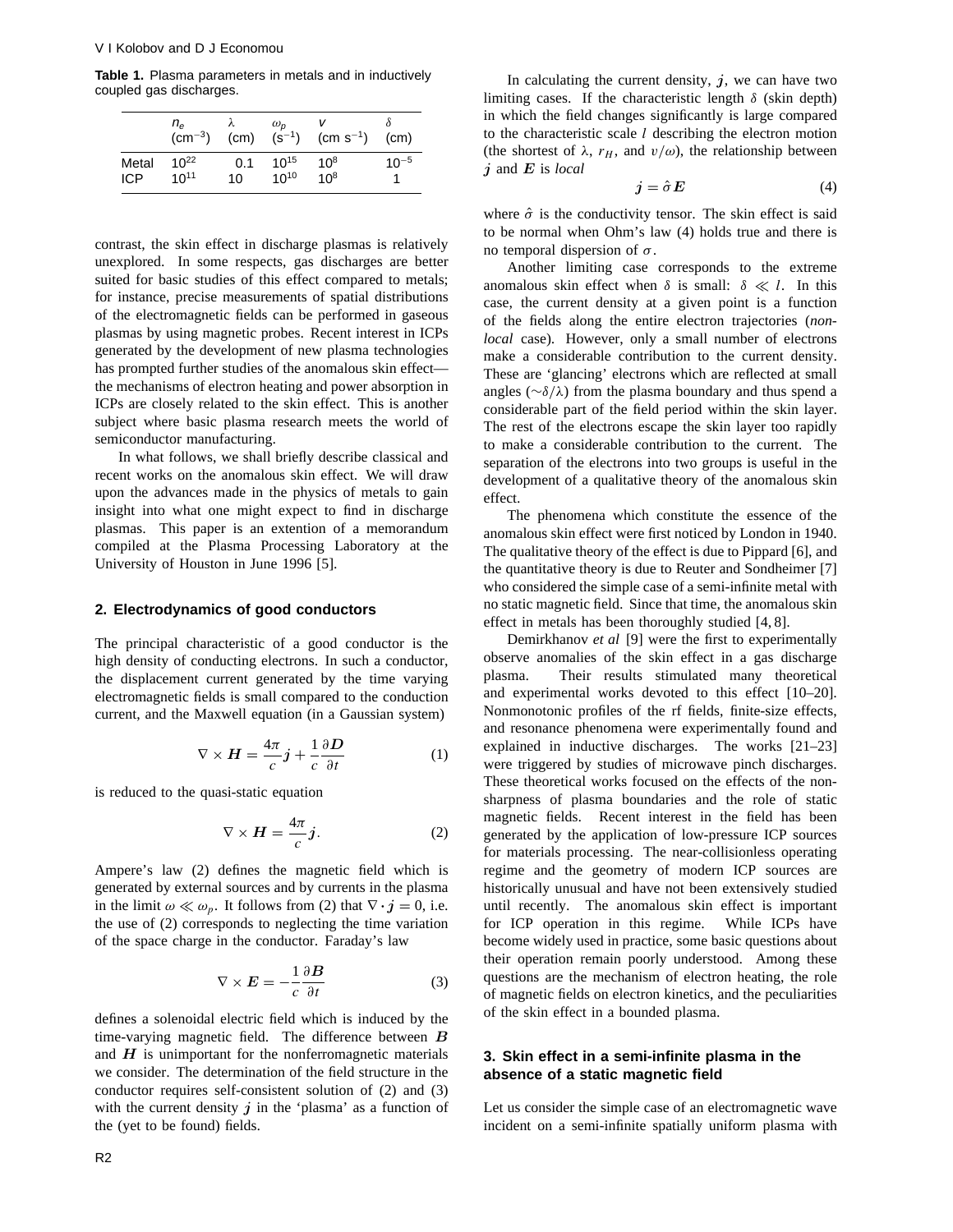no static magnetic field. For any angle of incidence of the wave, the problem becomes one dimensional and all quantities depend only on the distance *x* from the surface. The nature of the wave reflection from and absorption by the plasma defines the tangential components of the electric field  $E_t^s$  and the magnetic field  $H_t^s$  at the plasma surface

$$
\boldsymbol{E}_t^s = \hat{\zeta} [\boldsymbol{H} \times \boldsymbol{n}]_t^s. \tag{5}
$$

Here *n* is a unit vector normal to the surface and the quantity  $\hat{\zeta} = \hat{\zeta}' + i\hat{\zeta}''$  is called the surface impedance*†* (which is a two-dimensional tensor in electrically anisotropic media [4]). The real and imaginary parts of  $\hat{\zeta}$  determine the energy dissipated in the plasma and the phase shift of the field resulting from the wave reflection by the plasma, respectively. The calculation of *ζ*ˆ requires knowledge of the current density *j* induced in the plasma by the electromagnetic fields of the wave.

## **3.1. Classical skin effect**

When the thermal motion of electrons is neglected (cold plasma), the relation between the current density *j* and the field  $E$  is given by Ohm's law  $(4)$ . Consider the simplest case of an isotropic medium where  $\sigma$  is a scalar. According to  $(2)$ – $(4)$ , the damping of the electric field of a monochromatic wave (all quantities varying as  $\propto \exp(i\omega t)$ ) in such a medium is described by the complex equation

$$
\frac{\mathrm{d}^2 E}{\mathrm{d}x^2} = \frac{4\pi i \omega \sigma}{c^2} E. \tag{6}
$$

In the general case  $\sigma$  is a complex quantity accounting for electron inertia. For real  $\sigma$  the amplitude of the electric field decreases exponentially from the surface [24]

$$
E = E_0 e^{-x/\delta} \cos(x/\delta - \omega t)
$$
 (7)

with the skin depth *δ* given by

$$
\delta^{-1} = \text{Re}\left(\frac{4\pi i \omega \sigma}{c^2}\right)^{1/2} \tag{8}
$$

and the phase of the field is a linear function of the coordinate *x*. In this case,  $E_t = \zeta [H \times n]_t$  not only on the surface but throughout the entire half-space, and the scalar plasma impedance is given by

$$
\zeta = (1 + i)\sqrt{(\omega/8\pi\sigma)}.
$$
\n(9)

The inequality  $\zeta' > 0$  ensures energy dissipation and must always be satisfied.

If the collision frequency *ν* is independent of electron energy, the conductivity  $\sigma$  is given by [25]

$$
\sigma = \frac{n_e e^2}{m(v + i\omega)}\tag{10}
$$

where *e* is the electron charge, *m* is the electron mass, and  $n_e$  is the electron density. Substituting (10) into (8) one obtains the classical skin depth [10]

$$
\delta = \delta_0 / \cos(\epsilon/2) \tag{11}
$$

*†* This name is also given to the quantity  $Z = 4\pi \zeta/c$ .



**Figure 1.** Skin effect in a semi-infinite plasma with no magnetic field.  $\delta_0$  is defined by equation (12). The solid line, corresponding to  $\Lambda = 1$ , is the boundary of the anomalous skin effect.

where

$$
\delta_0 = \frac{c}{\omega_p} \left( 1 + \frac{v^2}{\omega^2} \right)^{1/4} \qquad \epsilon = \tan^{-1} \left( v/\omega \right). \tag{12}
$$

At low frequencies,  $\omega \ll v$ , the skin depth is  $\delta_n =$  $(c/\omega_p)\sqrt{2v/\omega}$  and the energy dissipation is due to collisions. This is the normal skin effect (see figure 1). At high frequencies,  $\omega_p \gg \omega \gg v$ , (the high-frequency region in figure 1), the (collisionless) skin depth is  $\delta_p = c/\omega_p$  and the impedance  $\zeta = i\omega \delta_p/c$  is purely imaginary. The wave is reflected from the plasma without energy dissipation. In metals, the high-frequency region corresponds to the infrared range of wavelengths [4].

If *ν* is a function of electron energy, *ε*, equation (10) is replaced by the more general form [26]

$$
\sigma = \frac{n_e e^2}{m(v_{eff} + i\omega_{eff})}
$$
(13)

where the effective frequencies  $v_{eff}$  and  $\omega_{eff}$  depend on both  $v(\varepsilon)$  and  $\omega$ . Using (13) allows one to obtain the thickness of the skin layer and the plasma impedance in terms of  $v_{eff}$  and  $\omega_{eff}$ .

#### **3.2. Anomalous skin effect**

When electrons move a distance comparable to the skin depth during the field period, and do not collide in that time, the conductivity becomes a function of the rf field throughout the entire skin layer [6, 7]. The skin effect under these conditions is said to be anomalous (see figure 1). In the extreme anomalous case (a) neither the skin depth *δ* nor the surface impedance *ζ* depend on the collision frequency  $v$ , (b) the dissipation of energy is present even if  $v = 0$ , (c) the damping of the field is characterized by at least two characteristic lengths, and (d) the field profile can be non-monotonic, and in some places the current can even flow against the field.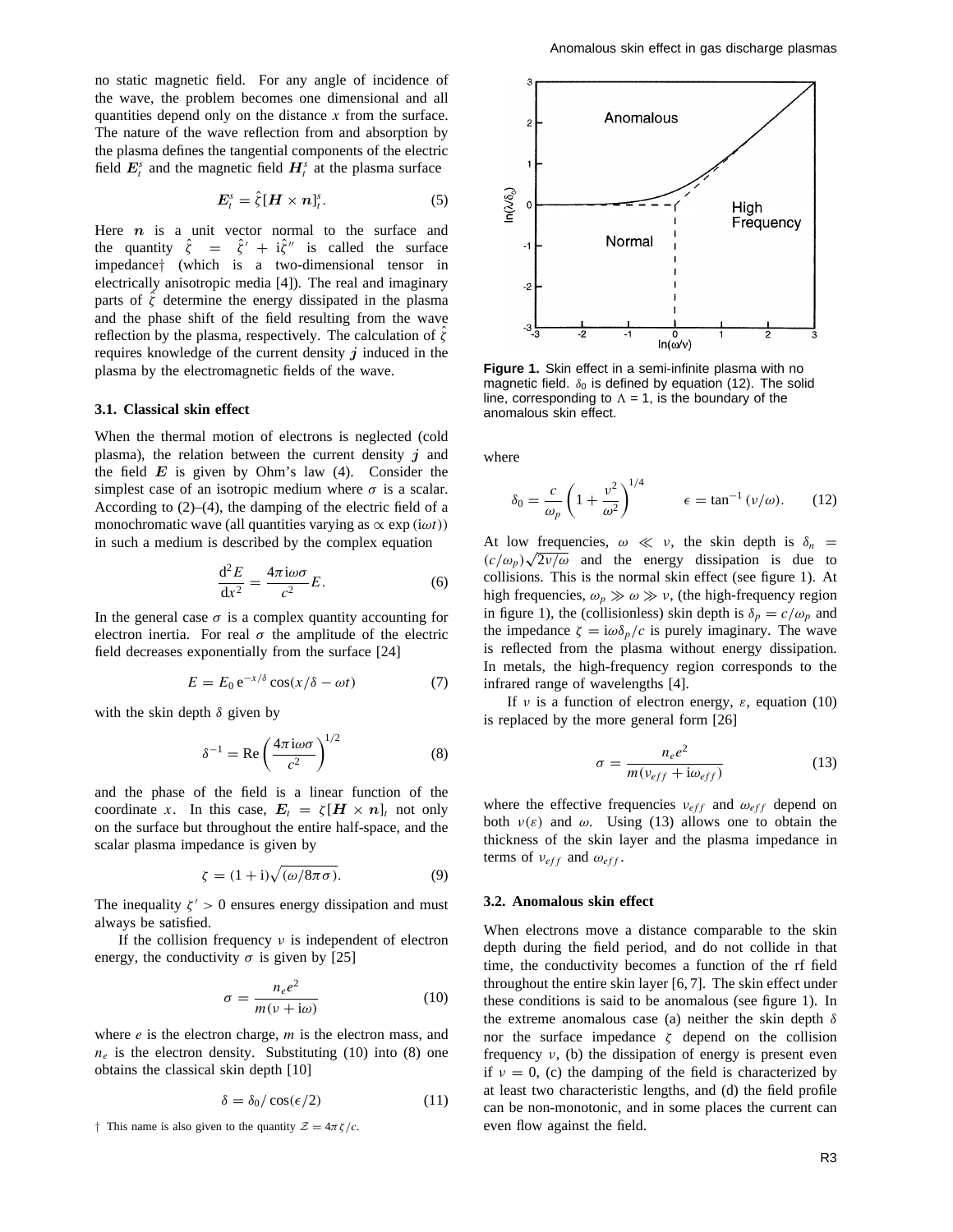The qualitative theory of the anomalous skin effect is due to Pippard [6]. Pippard suggested that the main contribution to the skin current is made by 'effective' electrons moving almost parallel to the surface. The velocity of these electrons forms angles less than *δ/λ* with the surface. The relative number of 'effective' electrons is of the order of *δ/λ*. The remaining 'ineffective' electrons leave the skin layer too quickly and therefore the electric field has little time to affect them. The concept of separating electrons into two groups has proven to be useful in the theory of the anomalous skin effect.

For a qualitative treatment, one can introduce the effective conductivity of the skin layer

$$
\sigma_{eff} = (\delta/\lambda)\kappa\sigma \tag{14}
$$

where  $\sigma$  is the static conductivity ( $\omega \ll \nu$ ) and the numerical constant  $\kappa \approx 1$ , and use Ohm's law (4). This way one obtains the anomalous skin depth

$$
\delta_a = \left(\frac{c^2 \lambda}{4\pi \omega \kappa \sigma}\right)^{1/3} \tag{15}
$$

and the surface impedance

$$
\zeta = \zeta' + i\zeta'' = \frac{1 + i\sqrt{3}}{2} \left(\frac{\omega^2 \lambda}{4\pi c\kappa \sigma}\right)^{1/3}.
$$
 (16)

A rigorous calculation confirms these formulae and yields  $\kappa = \sqrt{\pi}$  for a Maxwellian plasma [10]. Equations (15) and (16) describe the principal features of the anomalous skin effect: (a) the independence of  $\delta_a$  and  $\zeta$  on the electron mean free path because  $\sigma \sim \lambda$ , (b) the dependence on frequency in the form  $\zeta \sim \omega^{2/3}$  (in the normal skin effect this dependence is given by  $\zeta \sim \omega^{1/2}$ ), and (c) the complex nature of *ζ* ( $\zeta''/\zeta' = \sqrt{3}$ ), whereas in the normal skin effect  $\zeta'' = \zeta'.$ 

A quantitative approach requires solution of the problem of propagation of a transverse electromagnetic wave, when the induced current at a given point is determined by the field distribution in the vicinity of the point within an electron free path. For the first time this problem was solved in [7] for a semi-infinite metal with Fermi distribution of electrons. Weibel [10] extended the theory to a gaseous plasma with a Maxwellian electron distribution function (EDF). For specular reflection of electrons at the plasma boundary, the problem is reduced to the solution of an integro-differential equation

$$
\frac{\mathrm{d}^2 E}{\mathrm{d}x^2} = \frac{\mathrm{i}\omega\omega_p^2}{c^2} \int_{-\infty}^{\infty} K_v((\mathrm{i}\omega + v)|x - x'|) E(x') \,\mathrm{d}x' \tag{17}
$$

where the kernel  $K_v(\alpha)$  for a Maxwellian distribution is

$$
K_v(\alpha) = \frac{1}{v\sqrt{\pi}} \int_0^\infty \frac{1}{\xi} \exp\left(-\alpha/v\xi - \xi^2\right) d\xi. \tag{18}
$$

As the electron velocity *v* tends to zero (cold plasma),  $K_v(\alpha)$  tends to a delta function, and equation (17) is reduced to equation (6) with  $\sigma$  given by (10). By a simple change of scale  $z = |i\omega + v|x/v|$ , equation (17) can be cast in the form

$$
\frac{\mathrm{d}^2 E}{\mathrm{d}z^2} = \mathrm{i} \Lambda \int_{-\infty}^{\infty} K(s|z - z'|) E(z') \,\mathrm{d}z' \tag{19}
$$



**Figure 2.** The parameter  $\Lambda$  as a function of  $\omega/\nu$ . The anomalous skin effect takes place in the frequency range  $\omega_1 < \omega < \omega_2$ .

where  $K(\alpha)$  is the function  $K_v(\alpha)$  for  $v = 1$  and the parameters  $\Lambda$  and  $s$  are defined as

$$
\Lambda = \left(\frac{\omega_p v_T}{c}\right)^2 \frac{\omega}{(\omega^2 + v^2)^{3/2}}\tag{20}
$$

 $s = i \exp(-i\epsilon)$  and  $\epsilon$  is given by equation (12). The parameter  $\Lambda$  is a fundamental measure of non-locality of electromagnetic phenomena in plasmas [20]. Indeed, the ratio of the effective mean free path  $\lambda_{eff} = v_T / \sqrt{v^2 + \omega^2}$ to the classical (local) skin depth (11) is  $\lambda_{eff}/\delta = \sqrt{\Lambda}$ (for  $\omega \ll \omega_p$ ). The non-local effects are pronounced if  $λ_{eff}$  exceeds  $δ$  ( $Λ$  > 1), and they are small otherwise. It is significant that the parameter  $\Lambda$  becomes small both for low and high frequencies and has a maximum at  $\omega \approx \nu$  (figure 2). It means that in both low- and highfrequency cases the penetration of electromagnetic waves into a plasma can be described as a classical skin effect.

The solution of equation (19) is found using Fourier transforms

$$
E(z) = -\frac{E'(0)}{\pi} \int_{-\infty}^{\infty} \frac{e^{ikz} dk}{k^2 + i\Lambda h(k)}.
$$
 (21)

Here  $h(k)$  is the Fourier transform of  $K(z)$ :

$$
h(k) = \int_{-\infty}^{\infty} K(|z|) e^{-ikz} dz = \frac{1}{ik} Z(is/k).
$$
 (22)

 $Z(\xi)$  is the plasma dispersion function (see for example [27]) and  $E'(0)$  denotes  $dE/dz$  at  $z = +0$ . The solution  $E(\Lambda, s, z)$  depends on the parameters  $\Lambda$  and *s* or  $\epsilon$ (figure 3). Small values of  $\Lambda$  correspond to the normal case. Anomalies (e.g. non-monotonic field decay) begin to be noticeable for  $\Lambda > 1$ .

The surface impedance  $\zeta = \frac{(\mathrm{i}\omega/c)E(0)}{dE(0)}d\tau$ is a measure of the wave reflection and absorption by the plasma. Using equation (21), one finds

$$
\zeta = \frac{-i\omega\lambda_{eff}}{\pi c} \int_{-\infty}^{\infty} \frac{\mathrm{d}k}{k^2 + \mathrm{i}\Lambda h(k)}.\tag{23}
$$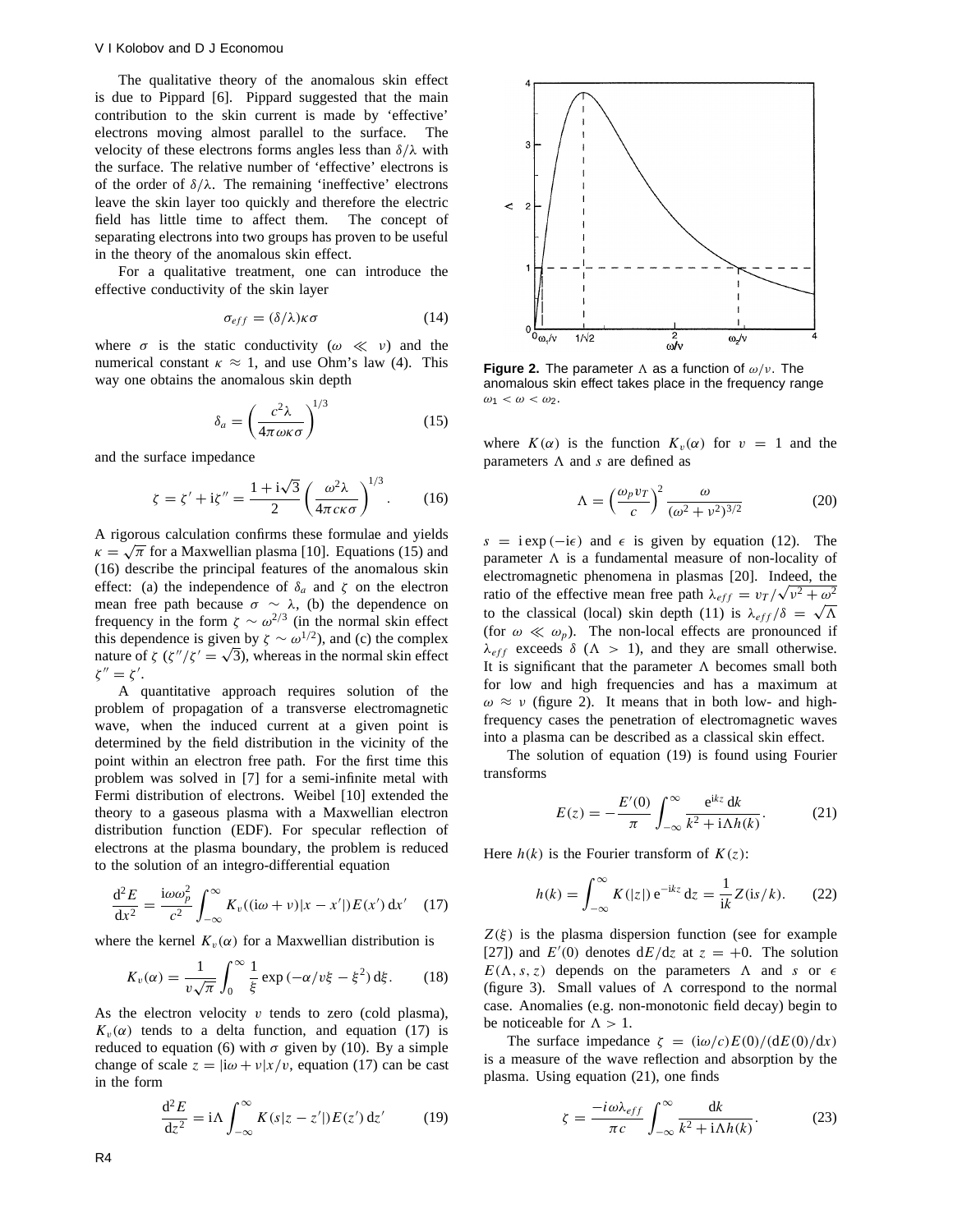

**Figure 3.** The amplitude of the electric field E as a function of normalized depth z for different  $\Lambda$  and  $\nu/\omega = 1$  [10].



**Figure 4.** Real part of normalized surface impedance as a function of  $\Lambda$  and  $\epsilon$  [10].  $\epsilon = 0$  corresponds to the collisionless case where  $\Lambda = (v_T \omega_p/c\omega)^2$ , and  $\epsilon = \pi/2$  corresponds to collisional case where  $\Lambda = (v_T \omega_p / c v)^2 \omega / v$ . The anomalous skin effect takes place at  $\Lambda > 1$ .

The real part of the surface impedance is shown in figure 4 as a function of  $\Lambda$  for different degrees of plasma collisionality  $\epsilon$ . The real part of the surface impedance does not vanish at  $v = 0$  (see figure 4; curve  $\epsilon = 0$ ) and for the extreme anomalous case the dissipation of energy is independent of *ν* (lines in figure 4 'converge' for  $\Lambda \gg 1$ ).

For  $\Lambda > 1$  it is impossible to describe the field profile as a damped exponential wave (see figure 3). The field profile is affected by two components of the current. One is due to the 'effective' electrons which cause a sharp decrease of the field within the skin layer. The other is due to the 'ineffective' electrons. This component is damped relatively slowly (as *x*−2). In view of such a complicated form of the field, the concept of the penetration depth does not have the same significance as for the normal skin effect. The complicated field profile is caused by the thermal motion of electrons. Electrons that have acquired momentum from the field in the skin layer carry this momentum into the interior of the plasma to a distance of the order of the mean free path and generate a highfrequency current on the way. Since the electrons escaping

into the plasma bulk acquire a much smaller amount of energy from the field than the 'glancing' electrons and since the current density is spread over a layer whose thickness is not *δ* but *λ*, both the current density and the field in the bulk are considerably weaker than they are in the skin layer and decay to zero at a depth of the order of the electron mean free path. Thus, even in the simplest case, the damping of the field is characterized by two quantities (*δ* and *λ*) of different orders of magnitude.

In a spatially inhomogeneous plasma, the shape of the plasma boundary is governed by the profile of the electrostatic potential  $\phi(x)$  at the boundary. A theory for the anomalous skin effect in a plasma with a diffuse boundary  $(\phi(x))$  is not a square well) was constructed in [21, 23].

## **4. The influence of a static magnetic field**

The application of a static magnetic field gives rise to several new physical effects [4]. Qualitatively, the role of the magnetic field can be understood in terms of an effective conductivity  $\sigma_{eff}$ . It is known that an electron subjected to a static magnetic field moves along a helix of radius  $r_H = mv_{\perp}/eB$  whose axis is parallel to the magnetic field. For a magnetic field along the *z*-axis, the conductivity tensor in the *bulk* plasma is [25]

$$
\hat{\sigma} = \begin{pmatrix} \sigma_{xx} & \sigma_{xy} & 0 \\ -\sigma_{yx} & \sigma_{yy} & 0 \\ 0 & 0 & \sigma \end{pmatrix}.
$$
 (24)

The field does not affect the longitudinal component of the conductivity,  $\sigma_{zz} = \sigma$ . However, the transverse components of the conductivity  $\sigma_{xx} = \sigma_{yy} = \sigma/(1+\omega_H^2/v^2)$ decrease with increasing *B* and become very small for  $ω<sub>H</sub>$   $\gg$  *ν*:  $σ<sub>xx</sub> = σ<sub>yy</sub> ~ σ(r<sub>H</sub>/λ)<sup>2</sup>$ .

The conductivity near the *surface* may be quite different from (24). Consider a magnetic field parallel to the boundary. If electrons are scattered diffusively by the boundary (typical for metals), momentum is lost in each collision with the boundary. Therefore, the effective collision frequency of electrons in a layer of thickness  $r_H$  is equal to the gyrofrequency  $\omega_H \gg v$ . Consequently, within the surface layer, we have for large *B*

$$
\sigma_{xx}^s \approx \sigma \frac{r_H}{\lambda} \gg \sigma \left(\frac{r_H}{\lambda}\right)^2 = \sigma_{xx}.
$$
 (25)

Thus the *surface* conductivity is larger than the bulk conductivity. A considerable rise in the conductivity within the boundary layer compared to the bulk conductivity results in concentration of the current near the boundary, a phenomenon known as the *static skin effect* in metals [4]. In the case of specular reflection from the boundary (typical for discharge plasma), collisions with the surface do not lead to scattering. The electrons in the boundary layer follow infinite paths and the *surface* conductivity is even larger, of the order of the bulk conductivity without magnetic field. In any case, the principal contribution to the total current is made by a surface layer of thickness  $r_H$ .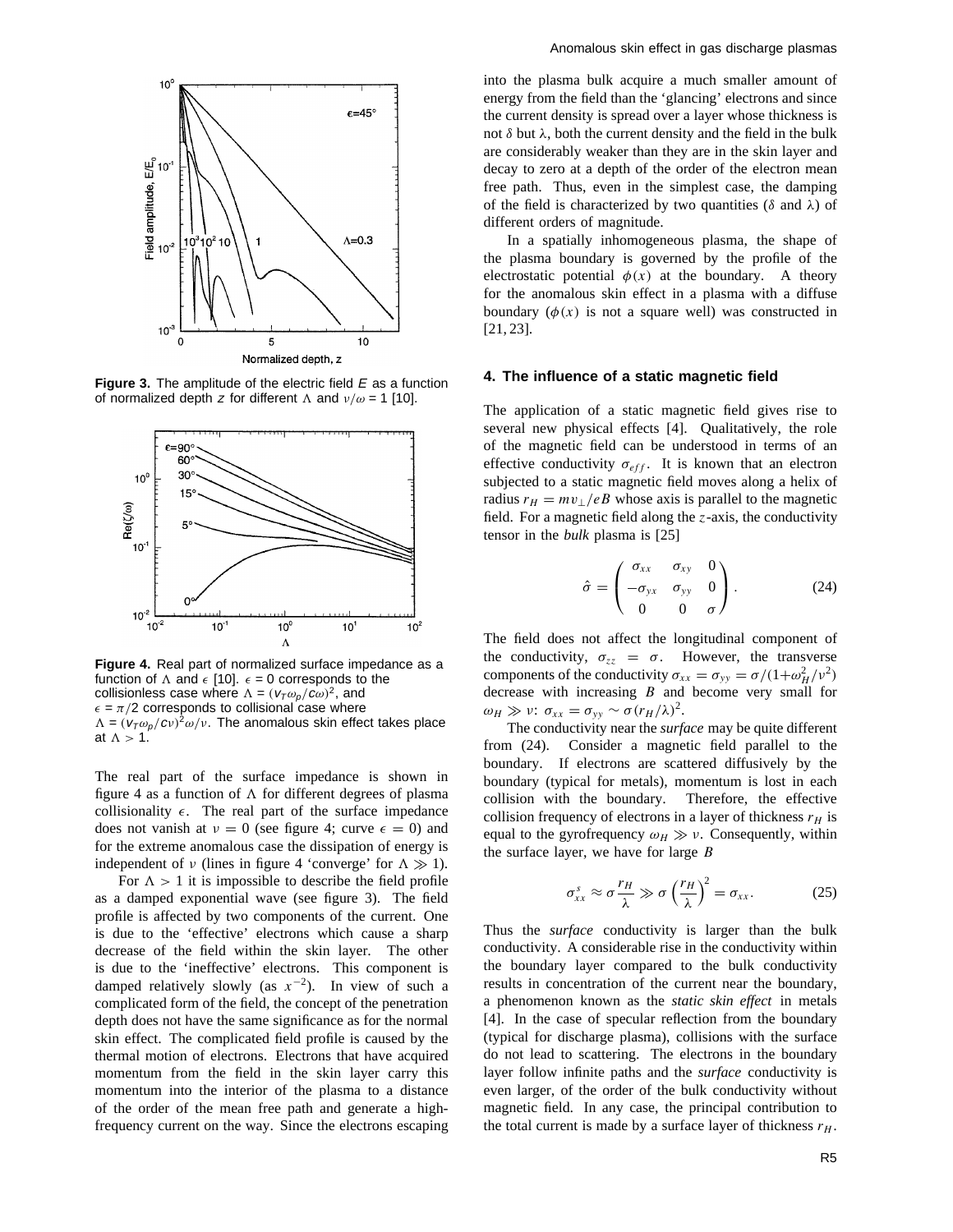The current practically vanishes at  $x > r_H$  and the field and current have different depths of penetration.

Analysing the influence of a static magnetic field parallel to the boundary, we can distinguish two limiting cases with respect to the frequency of the alternating field.

(1) When the frequency of the alternating field is relatively low,  $\omega \ll v$ , the alternating field does not change significantly during the time  $v^{-1}$ . Electrons spend different times in the skin layer, depending on the angle at which they enter the skin layer. The 'glancing' electrons, which are the only ones of importance for the anomalous skin effect, travel a path of length  $\sim \sqrt{r_H \delta}$  during the field period. If

$$
\sqrt{r_H \delta} \gg \lambda \tag{26}
$$

all 'glancing' electrons traverse the greatest possible distance (of the order of *λ*) in the skin layer without suffering collisions. Thus, the magnetic field does not affect the impedance.

When the magnetic field is increased that so that

$$
\sqrt{r_H \delta} \ll \lambda \tag{27}
$$

although we still have  $r_H \gg \lambda$ , the glancing electrons traverse a path of the order of  $\sqrt{r_H \delta} \ll \lambda$  in the skin layer and this reduces the conductivity by a factor of  $\sqrt{r_H \delta}/\lambda$ . The relative number of 'glancing' electrons is  $\delta/\sqrt{r_H\delta}$ . Thus, the effective conductivity

$$
\sigma_{eff} = \sigma \frac{\sqrt{r_H \delta}}{\lambda} \frac{\delta}{\sqrt{r_H \delta}} = \sigma \frac{\delta}{\lambda}
$$
 (28)

is of the same order as that given by (14) in the absence of the magnetic field! If the magnetic field is parallel to the surface the effective conductivity is larger than that given by (28) by a factor equal to the number of times that an electron returns to the skin layer during the time *ν*−1, i.e. by a factor of  $λ/2πr_H$ :

$$
\sigma_{eff} \approx \sigma \frac{\delta}{2\pi r_H}.
$$
 (29)

Consequently, the impedance (16) has to be multiplied by  $(λ/2π r_H)^{-1/3}$ 

$$
\zeta(B) = \zeta(0) \left(\frac{\lambda}{2\pi r_H}\right)^{-1/3} \tag{30}
$$

where  $\zeta(0)$  is the impedance in the absence of a magnetic field. In the low-frequency case, an electron repeatedly entering the skin layer finds that the field is practically constant.

(2) At relatively high frequencies,  $\omega \gg \nu$ , one has to simply replace *ν* by i*ω* in the calculations of the effective conductivity. In this case, there is no dissipation of energy in the absence of a boundary. However, if  $\omega_H < \omega$ , electrons can be continuously accelerated by the field and a specific cyclotron resonance may occur.

It is well known that a free electron subjected to a static magnetic field and a circularly polarized electric field experiences a resonance at  $\omega = \omega_H$ . Due to strong



**Figure 5.** Electron trajectories in a magnetic field parallel to the plasma boundary for  $\delta \ll r_H$ . Electrons passing the skin layer congregate at a depth  $\approx 2r_H$  giving rise to a local peak of current density there.

inhomogeneity of the electromagnetic field over distances of the order of an orbit radius, appreciable resonance can be observed only if an electron makes at least several revolutions between two successive collisions. This means the inequalities  $\omega \gg v$  and  $\lambda > r_H$  must be satisfied and the skin depth must be of the order of  $c/\omega_H$ . If the field is inclined to the surface, practically all electrons escape from the skin layer in the first revolution. If the field is parallel to the surface, there are some electrons which do not collide with the surface and return to the skin layer after each revolution. In this case, the skin layer plays a role completely analogous to the accelerating gap in a cyclotron. If the return of electrons to the skin layer is synchronized with the external high-frequency field and the frequency *ω* is equal to or a multiple of the frequency  $\omega_H$ , electrons are accelerated in the skin layer by a factor  $\lambda/2\pi r_H$ . This gives rise to a special type of cyclotron resonance known as Azbel–Kaner resonance in metals. A similar resonance has been recently discussed for a discharge plasma [28].

When a static magnetic field is parallel to the plasma boundary, the damping of a high-frequency field is of special nature. In a layer of thickness *δ*, electrons acquire directed velocity and give rise to a current density *j*. Moving down along their orbit, the electrons 'congregate' again in a layer of thickness *δ* at a depth  $\approx 2r_H$  (see figure 5). The current density has a local maximum at that point and has opposite sign compared to that in the skin layer. Therefore, if all electrons were to move along orbits of the same radius, the 'glancing' electrons would give rise to peaks of the current and electromagnetic field at a depth  $x = 2r_H$ . Such peaks would accelerate new electrons which have 'glanced' in the layer at a depth  $2r_H$ , and this would be repeated at  $4r_H$ , etc. Due to the presence of orbits of different radii  $r_H$ , only a small fraction of electrons 'congregates' at any given depth and the amplitude of field spikes decreases rapidly at each 'stage'. The appearance of such field and current peaks gives rise to several macroscopic effects which have been unambiguously proven in metals [4]. The physical origin of the field (current) peaks implies that they should be observed any time when there is a mechanism selecting a small fraction of electrons whose orbit-diameter scatter is of the order of or less than the skin depth.

The theory of the anomalous skin effect in a plasma with a diffuse boundary located in a magnetic field was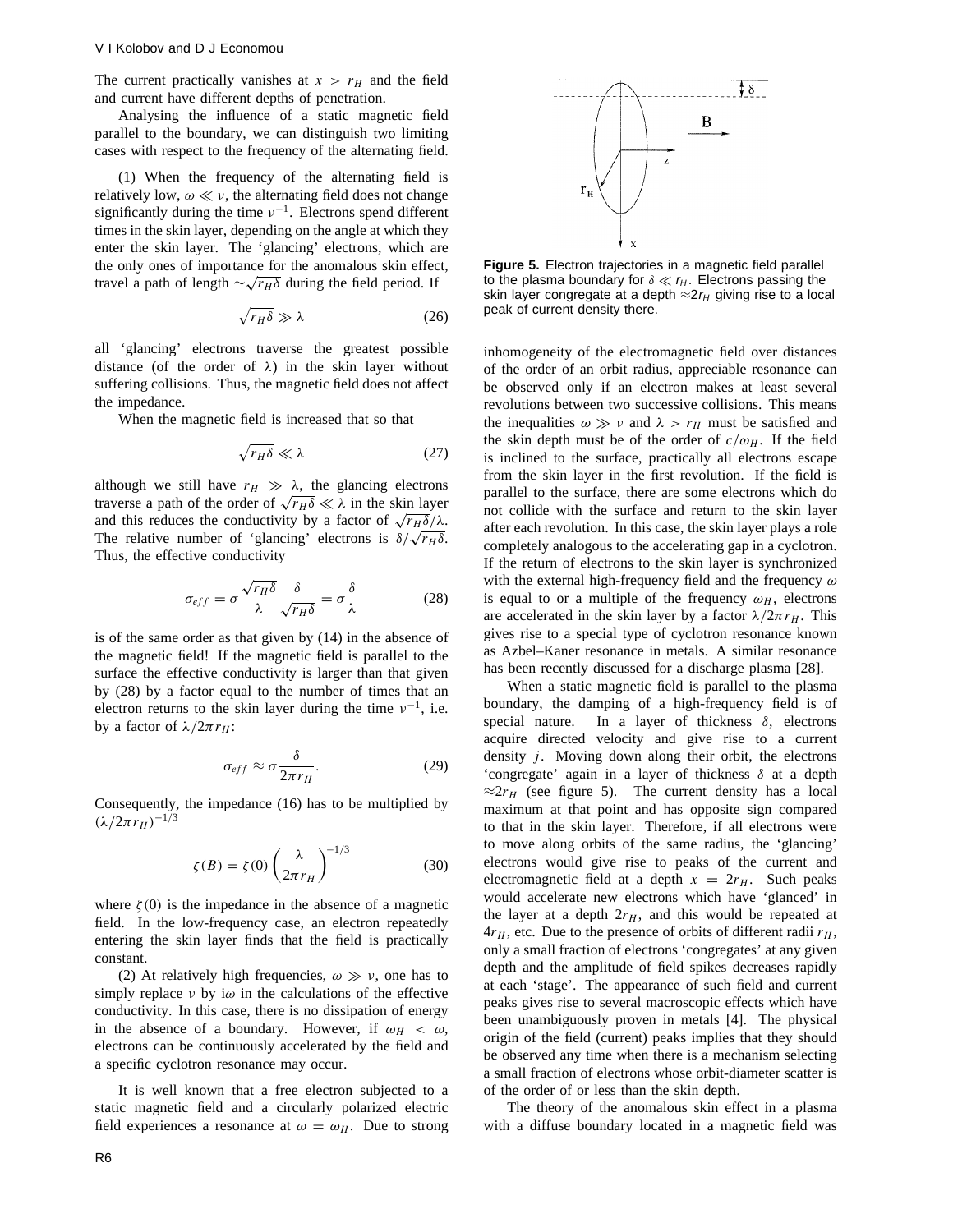developed in [22] and [23]. In [22], the static magnetic field was parallel to the boundary. Consideration was restricted to the extremely anomalous skin effect when the skin depth  $\delta_a$  was small compared to the average Larmor radius of electrons and the thickness of the boundary *a*. An integral equation for the electric field in the plasma was obtained in the form

$$
\frac{d^2 E}{dx^2} = \frac{i \coth (\pi \beta)}{\delta_a^2} \int_{-\infty}^{\infty} \exp \left\{ -\frac{-e[\phi(x) + \phi(x')]}{2T_e} \right\}
$$

$$
\times K_0 \left( \frac{e|\phi(x) - \phi(x')|}{2T_e} \right) E(x') dx' \tag{31}
$$

where  $\beta = (\mathrm{i}\omega + \nu)/\omega_H$  and  $K_0(x)$  is a modified Bessel function. Equation (31) differs from the similar equation with no magnetic field [21] only by the factor coth  $(\pi \beta)$ . This factor accounts for electron revolutions into the skin layer with frequency  $\omega_H$ . Equation (31) was solved in [22] for an exponential profile of plasma density at the boundary,  $n(x) \propto \exp(x/a)$ , for  $\ln(a/\delta) \gg 1$ . In this case the wave attenuates strongly in the skin layer and does not reach the region where the plasma density begins to deviate from exponential. The real part of the surface impedance was obtained in the form

$$
\zeta'(B) = \frac{2\pi^2 a\omega}{c^2} \left[ 1 - \frac{2}{\pi} \tan^{-1} \left( \frac{\sin (2\pi \omega/\omega_H)}{\sinh (2\pi \nu/\omega_H)} \right) \right].
$$
 (32)

Consider the dependence of  $\zeta'$  on *B*. In the absence of a magnetic field,

$$
\zeta'(0) = 2\pi^2 a\omega/c^2. \tag{33}
$$

For a weak magnetic field, when  $\omega_H \ll v$ , the surface resistance differs from its value without the magnetic field by an exponentialy small oscillating addition

$$
\zeta'(B) = \zeta'(0) \left[ 1 - \frac{4}{\pi} e^{-2\pi v/\omega_H} \sin \frac{2\pi \omega}{\omega_H} \right].
$$
 (34)

In the region  $\omega_H \approx \omega \gg v$ , the surface resistance is a periodic function of  $\omega$ , and the ratio  $\zeta'(B)/\zeta'(0)$  is closer to being rectangular in shape the better the inequality  $\omega_H \gg v$ holds true (figure 6). The jumps of the resistance at  $\omega = (m + 1)\omega_H$ , where *m* is an integer, are connected to the Azbel–Kaner resonance, when an electron has the same phase as the field after each revolution. The jumps at  $\omega = (m + 1/2)\omega_H$  occur because the phase difference between the electron and the field is exactly reversed. This is a 'cyclotron antiresonance' [22]. In the region of stronger magnetic fields, for which  $v_T/a \ll \omega_H \ll \omega$ , the surface resistance does not depend on the magnetic field:  $\zeta' = (4\pi a\omega/c^2)\tan^{-1}(v/\omega)$ . With further increase of *B*, the Larmor radius of electrons becomes smaller than *δ* and the conditions of the anomalous skin effect are violated.

The case of a magnetic field perpendicular to the boundary was analysed in [23]. In this case, the insident wave breaks into a sum of right and left circularly polarized components which propagate independently of one another. The interaction of the wave that rotates in the same direction as the electrons in the magnetic field has a resonant character at a field frequency close to the Doppler-shifted cyclotron frequency of the electrons [8].



**Figure 6.** The ratio of surface resistance  $\zeta'(B)$  in a magnetic field to its value at  $B = 0$  for a semi-infinite plasma with a diffuse boundary [22]. The static magnetic field is parallel to the boundary.

#### **5. Anomalous skin effect in bounded plasmas**

The presence of a second boundary influences the skin effect if the distance between the boundaries, *L*, satisfies the conditions  $L < \lambda$ , or  $L < \delta$ . For metals this property is called the size effect [29]. Application of a static magnetic field *B* parallel to the boundary produces a very interesting effect in thin metal films. If the thickness of the film *L* obeys  $\delta \ll L \ll \lambda$  then the application of a *B* field exceeding a critical value  $B_c$  confines all orbits so that electrons return repeatedly to the skin layer. Consequently, a kink in the derivative of the surface impedance with respect to the magnetic field is observed at  $B = B_c$ . The presence of field and current peaks discussed in section 4 results in resonant behaviour of the surface impedance in thin metal films. Discontinuities in the behaviour of the surface impedance are an unambiguous proof of the existence of these peaks [4].

In discharge plasmas, the electromagnetic fields are spatially inhomogeneous even in the absence of skin effect  $(\delta > L)$  due to the finite size of the coil producing the rf fields or the influence of metallic boundaries. Thus it is necessary to distinguish the field shielding by the plasma from the effects of geometry. A typical gas discharge with pronounced skin effect is an electrodeless 'ring discharge' invented more than a century ago [30] (figure 7). In this discharge, a time-varying magnetic field,  $B_z$ , produced by the rf current in the coaxial coil generates a solenoidal electric field *Eθ* which sustains a plasma. The *Eθ* field vanishes on the discharge axis due to azimuthal symmetry. The plasma is radially inhomogeneous due to the charged particle flow to the wall, and a static space charge field builds up to balance the escape rate of mobile electrons and heavy ions. This field confines the majority of electrons in the plasma. The trapped electrons are specularly reflected by the potential barriers at the plasma–sheath boundaries. The finite dimension of the plasma becomes particularly important for electron kinetics when the characteristic length (radius of the chamber) is comparable to or less than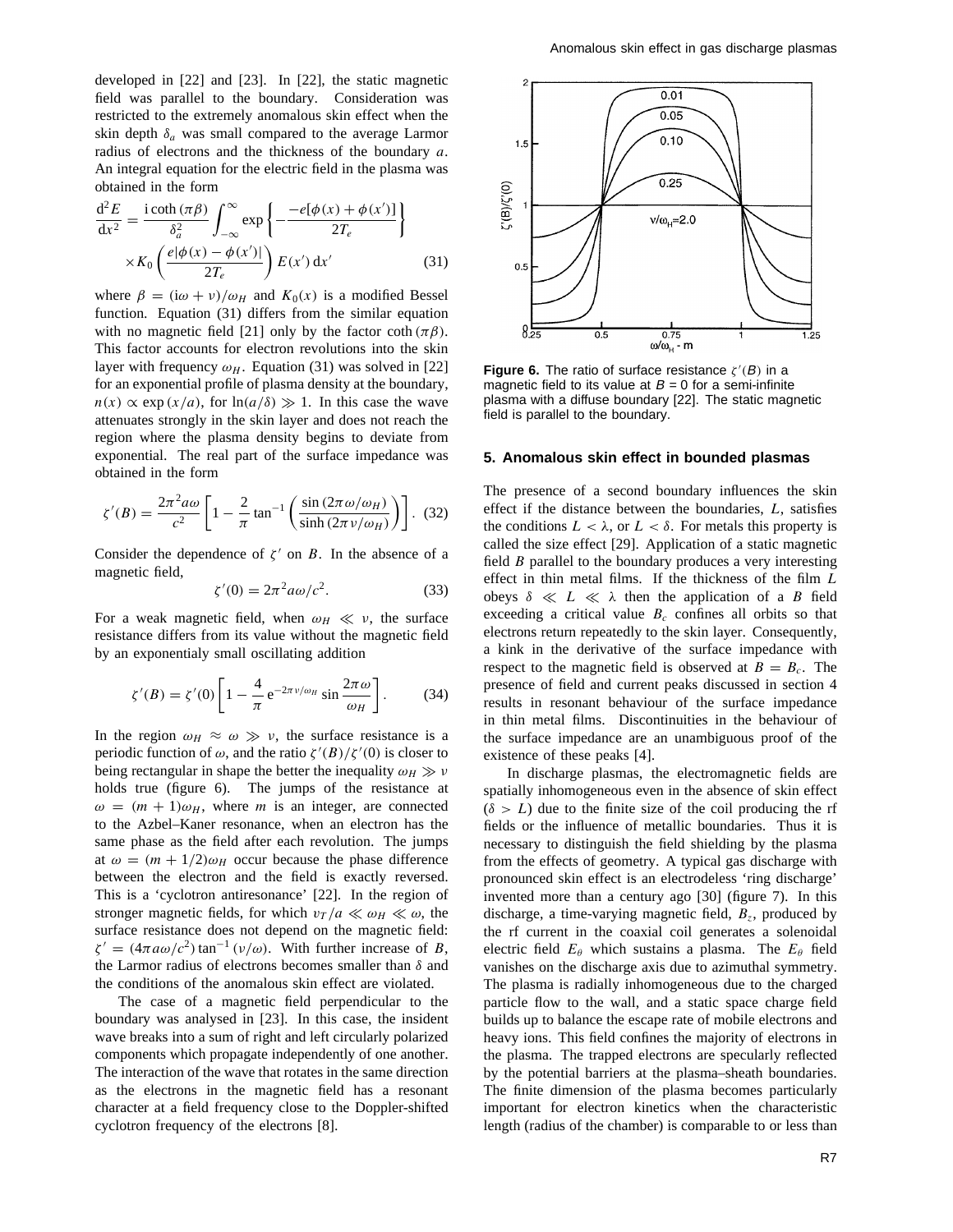

**Figure 7.** A sketch of an inductive discharge sustained by a coaxial coil. A time-varying magnetic field  $B<sub>z</sub>$  induces a solenoidal electric field  $E_\theta$ . The electrostatic potential  $\phi(r)$ confines the majority of electrons in the plasma.

the electron mean free path. In this case, the momentum gained by electrons from the electromagnetic forces in the skin layer is transferred by thermal motion to the opposite layer where the momentum may lead or lag the phase of the applied field, depending on the field frequency and transit time of electrons. The finite-size effects and transit-time resonances have been studied in a number of works.

## **5.1. Classical works on the anomalous skin effect in discharge plasmas**

Demirkhanov *et al* [9] were the first to measure a nonmonotonic distribution of the rf magnetic field in a toroidal ring discharge. They explained the non-monotonic decay of the field by the thermal motion of electrons transferring rf current from the skin layer into the interior of the plasma. Also they pointed out the possible influence of the rf magnetic field and the finite dimensions of the plasma on the nature of the skin effect. Their work [9] triggered further studies of the anomalous skin effect in gas discharge plasmas.

Weibel [10] extended the Reuter–Sondheimer theory [7] for a semi-infinite uniform plasma with a Maxwellian EDF. He found a non-monotonic distribution of the rf electric field (see figure 3) and introduced the fundamental parameter  $\Lambda$  as a measure of non-locality of electromagnetic phenomena in plasmas. He pointed out that in the extreme anomalous case neither the skin depth *δ* nor the surface impedance  $\zeta$  depend on the collision frequency and the dissipation of energy is present even if  $\nu = 0$ .

Kofoid [11] compared the result of his measurements of the anomalous rf magnetic field penetration in a cylindrical inductive discharge with Weibel's theory. He found fair agreement with theoretical predictions and attributed the major source of discrepancy to the effect of cylindrical geometry and inhomogeneity of the plasma not accounted for in the theory.

Reynolds *et al* [12] measured the penetration of electromagnetic fields into a cylindrical plasma under



**Figure 8.** Axial profile of the amplitude and phase of the rf magnetic field in a planar plasma slab. Plasma parameters:  $2\omega/\bar{\Omega} = 1.5$ ;  $2\nu/\bar{\Omega} = 0.3$ ; (a)  $L/\delta_p = 4.0$ ; (b)  $L/\delta_p = 4.5$  [13]. Here  $\overline{\Omega}$  is the mean bounce frequency, L is the half-thickness of the slab, and  $\delta_p$  is the collisionless skin depth.

conditions where the electron mean free path is comparable with the plasma diameter, in the frequency range  $0.1-$ 10 MHz. In their experiments, a mercury plasma was sustained by a steady current. An rf magnetic field ∼0*.*5 G induced by a screened coaxial solenoid had negligible influence on the plasma parameters. It was found that the ratio of the amplitude of the alternating magnetic field at the plasma boundary to that at the plasma axis exhibits a maximum, particularly pronounced at a critical frequency of 4.5 MHz. This behaviour was attributed to the thermal motion of electrons, with the critical frequency being related to the transit time for electrons crossing the tube diameter.

Blevin *et al* [13] developed a kinetic theory for the penetration of an electromagnetic wave into a planar plasma slab. They considered electromagnetic fields produced by two opposite current sheets placed at  $x = \pm L$  (see next section where the main results of this theory are outlined). Solution of a coupled set of Boltzmann and Maxwell equations revealed pronounced resonance phenomena in the attenuation of the field at  $\omega \approx \overline{\Omega}$ , where  $\overline{\Omega}$  is the bounce frequency of electrons with a mean velocity  $v_T$ . Non-monotonic distribution of the amplitude of the rf magnetic field and significant variations of the field phase with position were found. When a minimum of  $|B(x)|$  is particularly pronounced, there is an abrupt phase change of  $\approx \pi$  corresponding to the magnetic field reversal at the position of the minimum (see figure 8).

In [14] the theory was extended to a cylindrical plasma with an electrostatic potential of the form  $\phi(r)$  =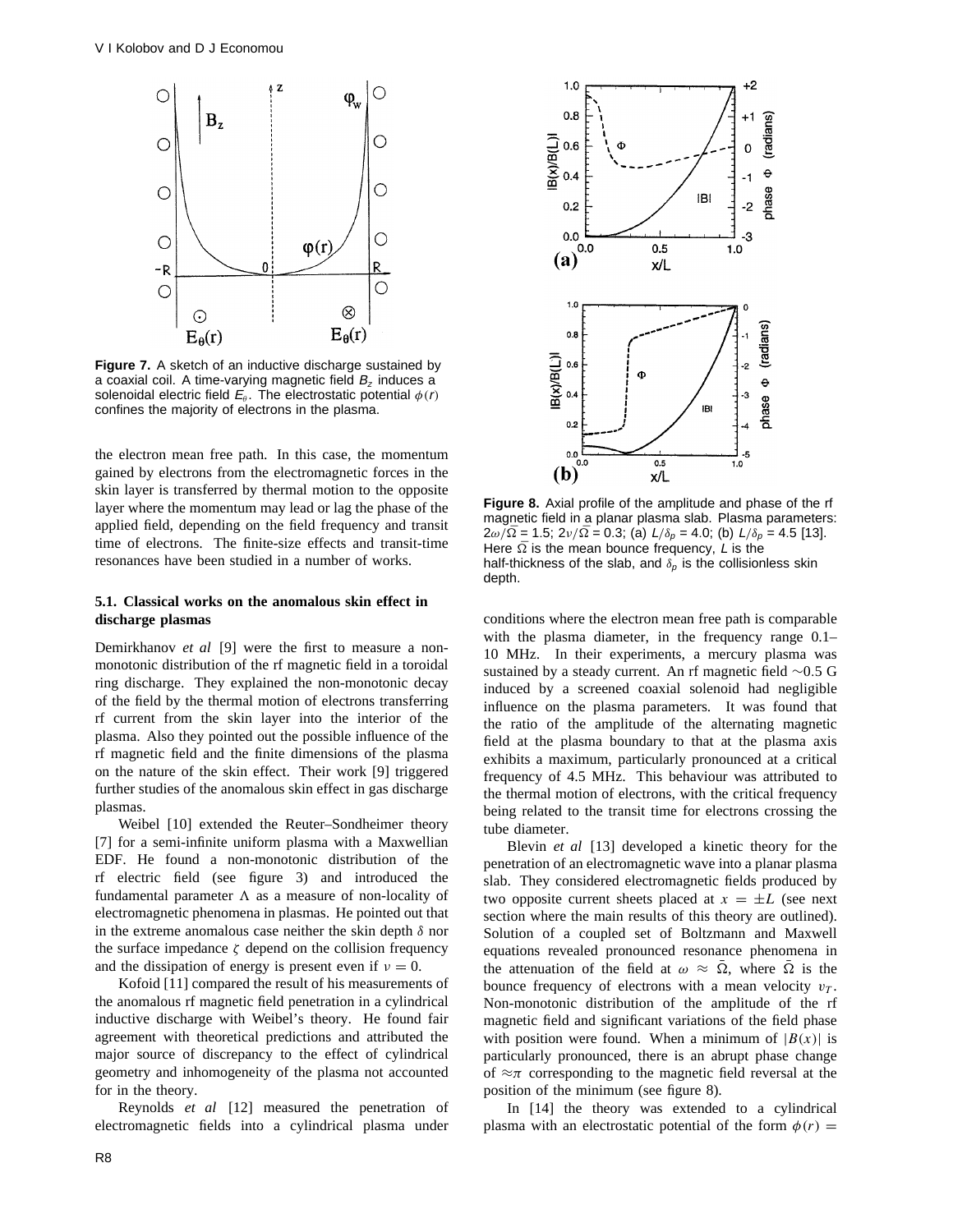

**Figure 9.** The ratio  $|B(R)/B(0)|$  of the amplitude of the rf magnetic field at the plasma boundary to that on the axis for the first resonance [17]. Points—experiment in a cylindrical plasma, solid line—results of the kinetic theory for a planar plasma slab at *ν/*¯ = 0*.*3; dashed line—'cold plasma' approximation.

 $-(m/2e)\Omega_0^2r^2$  which corresponds to a Gaussian shape of electron density,  $n(r) \propto \exp(-r^2/a^2)$  with a width  $a = v_T / \Omega_0$ . The electron bounce frequency in such a parabolic potential well,  $\Omega_0$ , is independent of electron energy. Resonant phenomena similar to those in [13] were found at  $\omega$  equal to even multiples of  $\Omega_0$ , in contrast to the planar geometry where resonances occur at odd multiples of  $\Omega$ . Experimental measurements of the radial profile of the magnetic field were also performed. The comparison of experimental measurements of the magnetic field with calculation results revealed qualitative agreement. The quantitative discrepancies were attributed to the differences of the potential profiles in the theory and the experiments.

A comparison of theory with experiments was also given in [17]. Experiments were performed in a cylindrical tube 150 cm long with radius  $R = 4$  cm containing mercury vapour at pressures 0.1–1 mTorr. The alternating fields were produced by rf current in a coaxial screened solenoid. The azimuthal electric field induced by the time-varying magnetic field was small compared to the axial dc electric field maintaining the plasma. The amplitude and phase of the magnetic field were measured by magnetic probes. Figure 9 shows the main results. The penetration of electromagnetic fields exhibits sharp resonances at particular values of electron density, excitation frequency, and plasma radius. The first resonance (shown in figure 9) agreed well with the plasma



**Figure 10.** Radial distributions of the amplitude of the rf magnetic field,  $B_z(r)$  (arbitrary units) in a cylindrical plasma with a Gaussian profile of the plasma density,  $n(r) \propto \exp{(-r^2/a^2)}$  with  $a = v_T / \Omega_0$  for different values of  $a/\delta_p$  (numbers near the curves). The plasma parameters correspond to  $\omega_H = \Omega_0 = 2\nu$  and  $\omega/\nu = 4$  [15].



Figure 11. The radial distribution of the rf current density (arbitrary units) in a cylindrical plasma with a Gaussian profile of the plasma density,  $n(r) \propto \exp(-r^2/a^2)$ , where  $a = v_T / \Omega_0$ , for different values of  $\omega / \Omega_0$ . The rf electric field is directed along the axis of the cylinder [16].

slab theory. The experimentally found parameters of the second resonance (not shown in figure 9) did not agree with the predictions of the theory, for reasons that were unclear. Additional experimental measurements and attempts to fit the experimental data to the theory [14] were reported in [18].

Storer and Meaney [15] included an axial static magnetic field in the theory of the anomalous skin effect in a cylindrical plasma. They pointed out that in the presence of a static magnetic field, it is necessary to consider the radial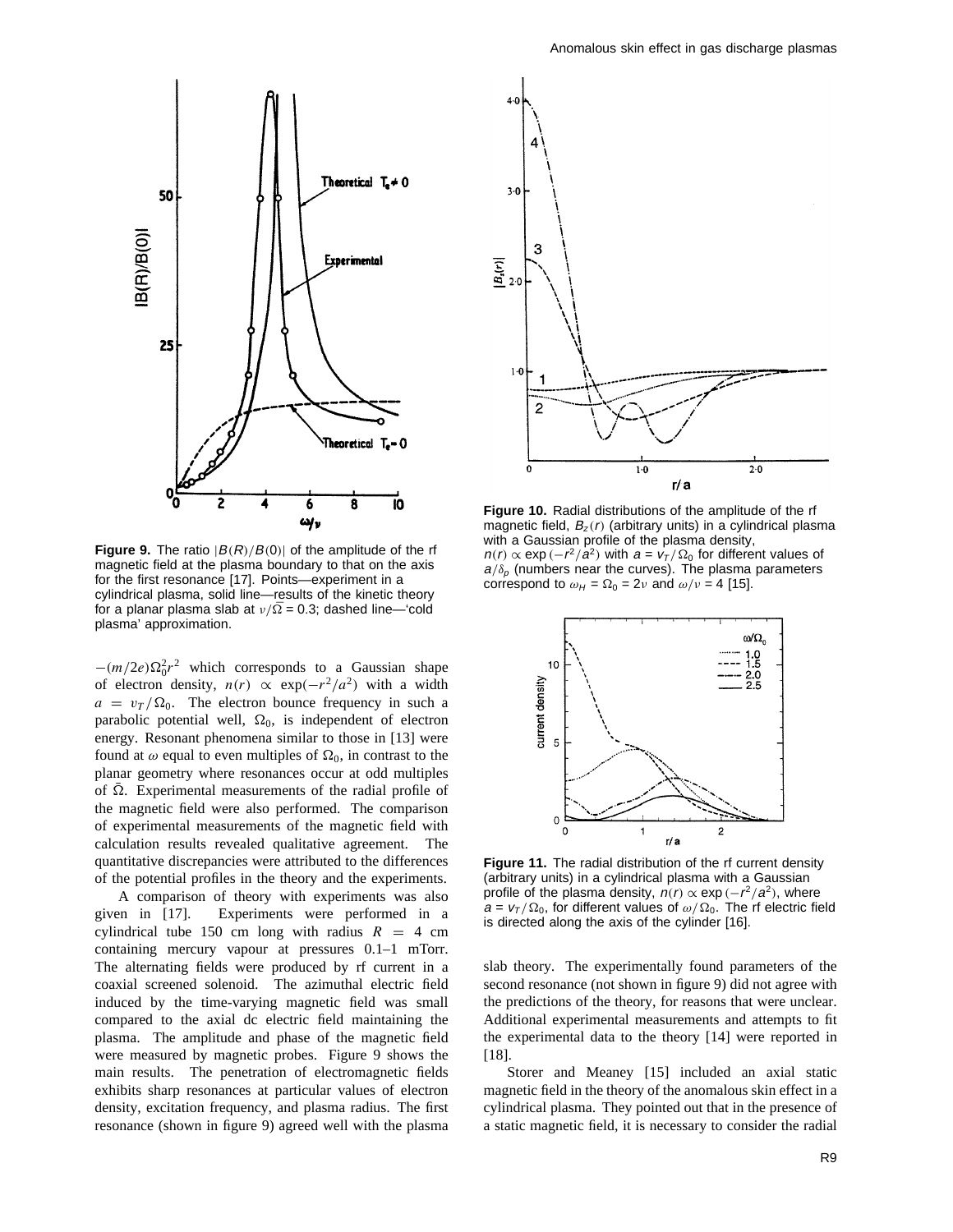

**Figure 12.** The radial distributions of the amplitude (a) and phase (b) of the rf magnetic field for different driving frequencies in a cylindrical argon plasma. Plasma parameters: 10 mTorr,  $n_e = 3.6 \times 10^{12}$  cm<sup>-3</sup>,  $T_e = 2.1$  eV [19].

electric field in addition to currents and electric field in the azimuthal direction. In the cold-plasma approximation, the fields adjust themselves so that the static magnetic field does not affect  $E_\theta$ . However, even for the cold plasma, the static magnetic field results in a non-zero component of the electric field in the radial direction. Recently, this point was raised in [31]. Storer has found that even a small change in the static magnetic field may lead to complex redistributions of the alternating fields when the Larmor radius of the electrons is comparable to the size of the plasma (figure 10). The anomalies in the radial distribution of the rf magnetic field are even more pronounced than without a static field. There can be considerable enhancement in the field on the axis (see figure 10). No experimental data were available to compare with the theory.

In [16] the theory of the anomalous skin effect in a bounded cylindrical plasma was extended to the case of an rf electric field parallel to the axis of the column. This situation is complimentary to the aforementioned case of the azimuthal electric field. Similar resonance phenomena were found in this case as well. Figure 11 shows the relative magnitude of the current density profiles for various values of  $\omega/\Omega_0$ . The anomalous current in the centre appears at  $\omega/\Omega_0 = 1.5$ . Two current layers are seen at  $\omega/\Omega_0 = 2.0$ and  $\omega/\Omega_0 = 2.5$ . The phase of the current density at the centre differs from that at the edge by about  $\pi$ , i.e. the current at the centre is in the opposite direction to the local rf field. No experimental data were presented in [16].

Systematic experimental measurements and comparison with available theories were performed by Joye and Schneider [19] in a cylindrical argon plasma with and without static axial magnetic field. The driving frequency varied in the interval 0.32–14 MHz, and the plasma density was between  $10^{12}$  and  $10^{13}$  cm<sup>-3</sup> in a tube of radius  $R =$ 4*.*7 cm at a pressure of 10 mTorr. Typical experimental



**Figure 13.** The radial distributions of the amplitude of the rf magnetic field in a cylindrical argon plasma. Dotted lines show experimental data for  $p = 10$  mTorr, average plasma density  $n = 4.2 \times 10^{12}$  cm<sup>-3</sup>, and  $T_e = 2.1$  eV. Solid lines are calculations according to the Sayasov theory for  $n_e = 3 \times 10^{12}$  cm<sup>-3</sup>,  $v = 4 \times 10^7$  s<sup>-1</sup> [19].

results are shown in figure 12. It is seen that an off-axis minimum of the magnetic field is observed at a particular driving frequency. This local minimum vanishes both at low and high frequencies. Also, an abrupt change of the field phase takes place in the position of the minimum (figure 12(b)). The Sayasov theory described below fits the data best (see figure 13). The influence of a static magnetic field,  $B_0$ , is illustrated in figure 14 for a frequency 3.5 MHz.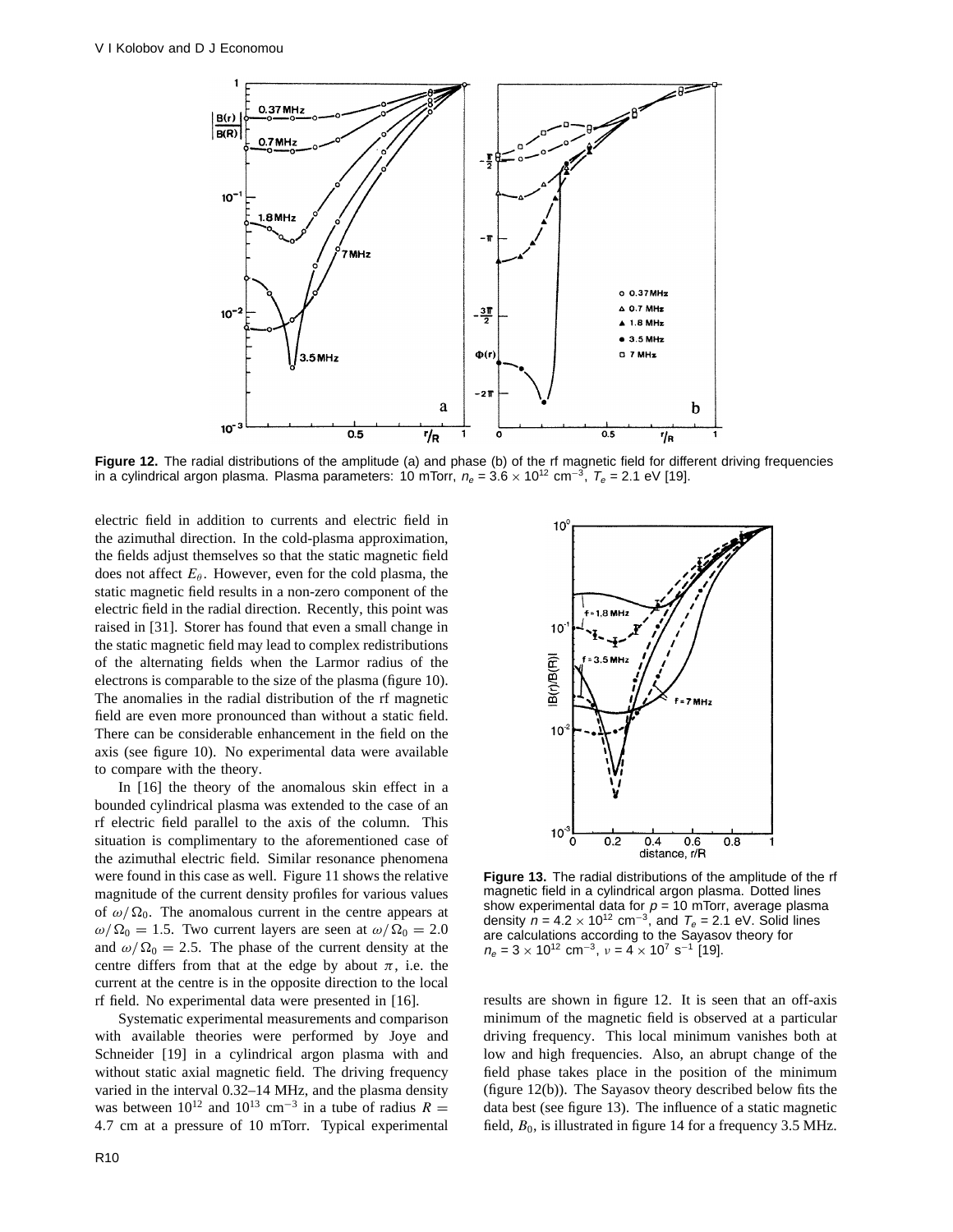

**Figure 14.** Radial distributions of the amplitude and phase of the rf magnetic field in a cylindrical argon plasma for different values of an axial static magnetic field. Plasma parameters: 10 mTorr,  $n_e = 3.4 \times 10^{12}$  cm<sup>-3</sup>,  $T_e = 2.1$  eV,  $\omega/2\pi = 3.5$  MHz [19].

The off-axis minimum of  $|B(r)|$ , observed without static magnetic field, gradually disappears with an increase of  $B_0$ . A field as weak as  $B_0 = 3$  G already modifies the position of the local minimum (this field corresponds to  $\omega_H/2\pi = 8.4$  MHz,  $r_H = 1.6$  cm). The off-axis minimum disappears at  $B_0 = 9$  G when  $r_H = 0.53$  cm. The effect of the static magnetic field is more pronounced when the fundamental parameter  $\Lambda$  reaches a maximum (figure 2).

Sayasov [20] developed an analytic theory for the skin effect in a cylindrical plasma under conditions  $\delta \ll R$ , *λ R* which are frequently satisfied in experiments. This theory will be briefly described in the following section. A comparison of the theory with the experiments given in figure 13 demonstrates a fairly good agreement. The remaining discrepancies can be attributed to the approximation of a rectangular potential profile  $\phi(r)$ employed in the theory.

The theory of the anomalous skin for an arbitrary profile of  $\phi(x)$  was developed in [21–23]. To our knowledge, this theory has not been compared to experiments yet.

The classical works on the anomalous skin effect described above pay little attention to the analysis of electron heating. The influence of the rf magnetic field on electron dynamics is ignored. Theory is restricted to the linear case and to conditions when electron collisions with neutral gas species are responsible for randomizing the electron motion. Under these circumstances the effect of the rf magnetic field can be neglected. The self-consistent nature of a discharge is frequently ignored; the electron distribution function is assumed to be Maxwellian with electron temperature being an input parameter. In the next section we shall describe in more detail the available theories of the anomalous skin effect in bounded discharge plasmas.

## **5.2. Basic theories**

Following [13], consider the electromagnetic fields produced by two symmetric current sheets placed at  $x = \pm L$ . Assume that all quantities vary with angular frequency  $\omega$ , the magnetic field,  $B_z(x) = (c/i\omega) dE_y/dx$ is symmetric and the electric field  $E_y(x)$  is antisymmetric about  $x = 0$ :

$$
E_y(x) = \sum_n \alpha_n \sin\left[\frac{\pi nx}{2L}\right].\tag{35}
$$

Here the summation extends over odd values of *n*. An electrostatic potential forms a rectangular potential well with sharp boundaries (thin sheaths) at  $x = \pm L$  specularly reflecting electrons. The electrons reflected from the The electrons reflected from the boundaries can be regarded as entering the plasma from  $|x| > L$ . In such a way the problem is reduced to that for an infinite plasma with spatially periodic fields (see figure 15).

The EDF is approximated as the sum of a timeindependent isotropic part  $f_0(\varepsilon)$  and an oscillating part,  $f_1$ . If the amplitude of the applied field is small, the linearized Boltzmann equation can be used to calculate  $f_1$ . Neglecting the effect of the rf magnetic field on electron motion, one obtains

$$
f_1 = -ev_y \frac{\partial f_0}{\partial \varepsilon}
$$
  
 
$$
\times \sum_{n} \alpha_n \frac{(\mathrm{i}\omega + \nu) \sin(\pi nx/2L) - n\Omega \cos(\pi nx/2L)}{(\mathrm{i}\omega + \nu)^2 + (n\Omega)^2}
$$
 (36)

where  $\Omega = \pi v_x/2L$  is the bounce frequency of an electron with velocity  $v_x$ . Equation (36) indicates that at  $v \ll \omega$ , *f*<sup>1</sup> becomes anomalously large for resonance electrons for which the bounce frequencies satisfy  $\omega = n\Omega$ . Assuming a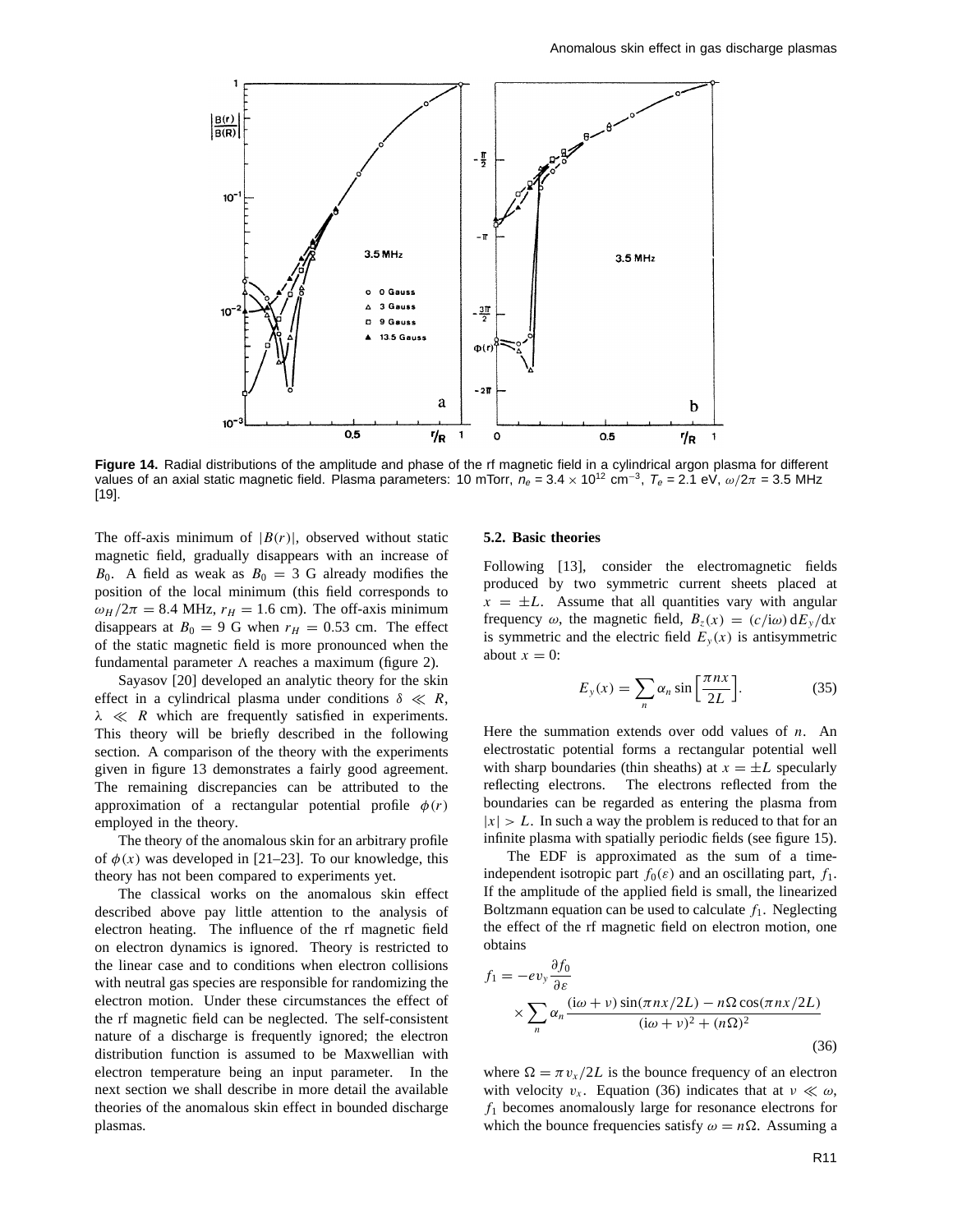

**Figure 15.** Collisionless electron motion in a plasma slab is identical to the motion in an infinite plasma with spatially periodic fields. With neglect of the rf magnetic field, velocity kicks are in the direction of the electric field (y-direction) and the energy along the x-axis,  $\varepsilon_x$ , remains constant (top). Accounting for the rf magnetic field results in velocity kicks in the *x*-direction and in a change of  $\varepsilon_x$  (bottom).

Maxwellian distribution for  $f_0(\varepsilon)$ , the current density can be expressed in the form [13]

$$
j_{y}(x) = -\frac{\text{i}n_{e}e^{2}}{mv_{T}}\sum_{n}\frac{\alpha_{n}}{(\pi n/2L)}\sin(\pi nx/2L)Z(\xi/n). \tag{37}
$$

Here  $Z(\xi)$  is the plasma dispersion function,  $\xi = (iv - \xi)$ *ω*)/ $\overline{\Omega}$ , and  $\overline{\Omega} = \pi v_T/2L$  is the mean bounce frequency for electrons with the most probable speed  $v_T = (2T_e/m)^{1/2}$ . The solution of Maxwell's equations with the current density (37) gives for  $\omega \ll \omega_p$  the Fourier coefficients

$$
\alpha_n = -\frac{2Li\omega B_0 \sin(n\pi/2)(\pi/2)^{-2}}{n^2 + (2L\omega_p/\pi c)^2[\omega Z(\xi/n)/n\bar{\Omega} + (L/R_{eff})^2]}
$$
(38)

where  $B_0$  is the amplitude of the magnetic field at  $x = \pm L$ . Bearing in mind a later comparison with experiments for radially inhomogeneous plasma, we have added a term,  $(L/R<sub>eff</sub>)<sup>2</sup>$ , which would appear in the denominator of the solution to a two-dimensional cylindrical problem, *Reff* being an effective radial scale. The non-symmetric case is treated in [8] and [46].

Using these results, the surface impedance of the plasma slab ( $R_{eff} \rightarrow \infty$ ) can be found in the form

$$
\zeta = \frac{\mathrm{i}\omega}{c} \frac{E(L)}{E'(L)} = \frac{8\mathrm{i}\omega L}{\pi^2 c}
$$

$$
\times \sum_{n} \frac{1}{n^2 + (2L\omega_p/\pi c)^2 (\omega Z(\xi/n)/n\overline{\Omega})}.
$$
(39)

In limiting cases, this expression can be simplified. At  $L \gg c/\omega_p$ , one obtains the surface impedance of a slab without plasma

$$
\zeta = \frac{\mathrm{i}\omega L}{c}.\tag{40}
$$



**Figure 16.** Spatial distributions of the amplitude and phase of the rf magnetic field in a planar slab for  $\Lambda = 3.7$ ,  $\omega/\nu = 5$ ,  $\epsilon$  = 15°. Solid lines are calculated according to equation (35), dotted lines are calculated using the formula (43) [20].



**Figure 17.** The real and imaginary parts of the surface impedance of a plasma slab as functions of *δ*a*/*<sup>L</sup> calculated according to equation (39). The plasma parameters are: *ν/ω* = 0.01, *R* = 4 cm, *ω* = 8.5 × 10<sup>7</sup> s<sup>−1</sup>, *T<sub>e</sub>* = 5 eV.

In the 'cold-plasma' approximation  $(v_T = 0)$  using the asymptotic expansion  $Z(\xi) \approx -1/\xi$  for  $|\xi| \gg 1$ , one obtains (see, for example, p 44 of [32])

$$
\zeta = \frac{\mathrm{i}\omega}{\omega_p} \sqrt{\frac{v + \mathrm{i}\omega}{\mathrm{i}\omega}} \tanh\left[\frac{\omega_p L}{c} \sqrt{\frac{\mathrm{i}\omega}{\mathrm{i}\omega + v}}\right].\tag{41}
$$

This result can be obtained alternatively [33] by solving equation (6) with  $\sigma$  given by (10). For a thick plasma slab, when  $\lambda_{eff} \ll L$  and  $\delta \ll L$ , the theory should give the results of section 3.2 for a semi-infinite plasma.

Sayasov has shown that the series in (35) allows summation by the method of complex integration. At  $\Lambda > 1$ , the distribution of electromagnetic fields in the plasma slab can be represented as a superposition of three fundamental modes

$$
B(x) \approx B_0 \sum_{1}^{3} A_n \frac{\cos(k_n \tilde{x})}{\cos(k_n L)}
$$
(42)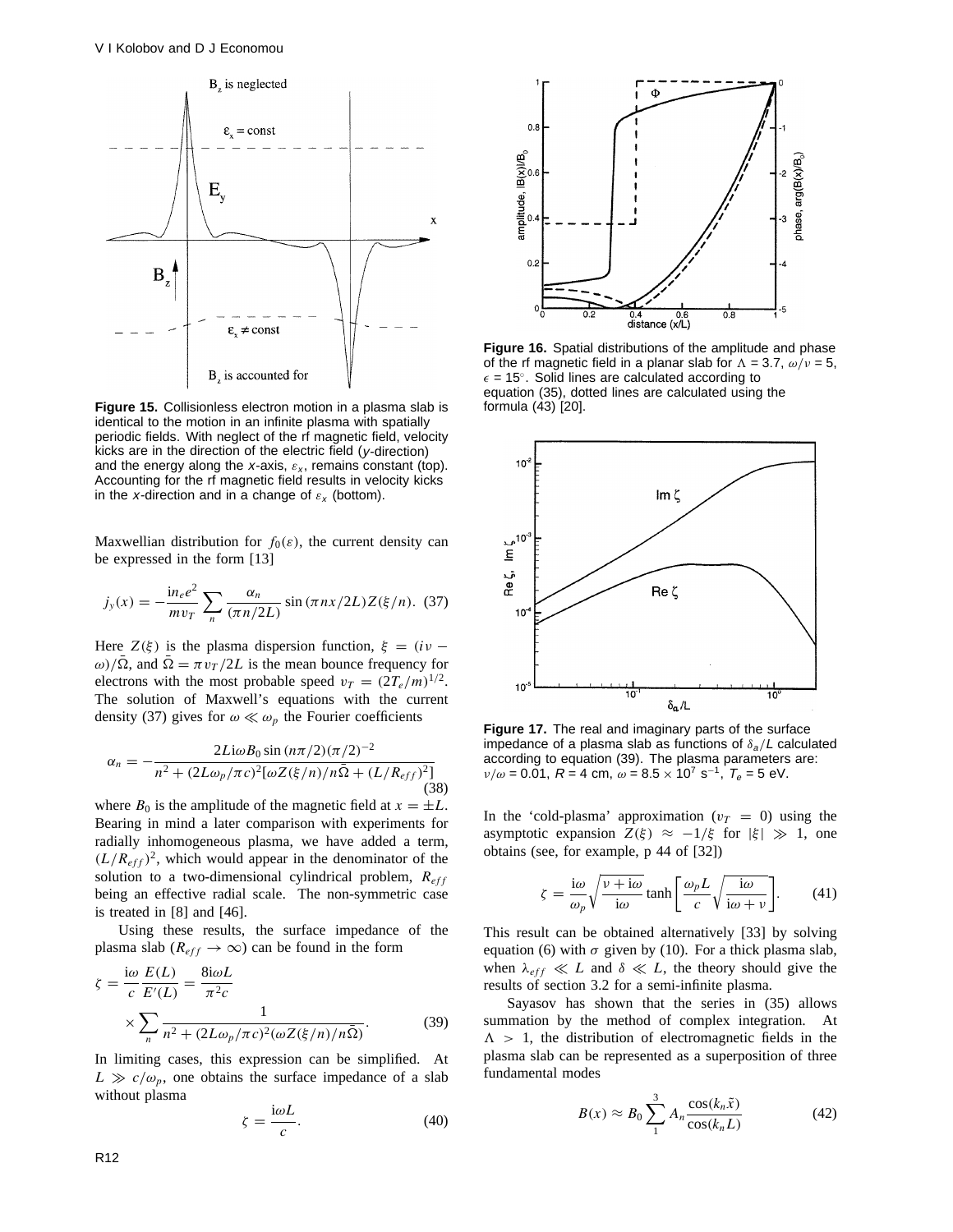where  $\tilde{x} = x/L$ ,  $k_1$ ,  $k_2$ , and  $k_3$  are the three complex roots of the equation  $D(k) = k^2 + \Lambda Z(i s/k)/k = 0$ , and  $A_n = k_n/D'(k_n)$  where the prime refers to the first derivative. For  $\Lambda \gg 1$ , the two roots  $k_2$  and  $k_3$  are located symmetrically relative to the imaginary axis, and the field profile becomes particularly simple

$$
B(x) \approx \frac{B_0}{3} \left[ \frac{\cosh k\tilde{x}}{\cosh k} + 2 \operatorname{Re} \frac{\cos(k e^{i\pi/6} \tilde{x})}{\cos(k e^{i\pi/6})} \right].
$$
 (43)

Here  $k = \pi^{1/6} \Lambda L / \lambda_{eff}$ . Equation (43) reproduces the essential features of the complete solution (35) (see figure 16).

In the limit  $L \gg \lambda_{eff}$ , Sayasov obtained a simple expression for the surface impedance*†*

$$
\zeta = \frac{4}{3^{3/2}} \frac{\omega \lambda_{eff}}{c\Theta} \left[ e^{i\pi/3} + \frac{4i}{3\pi^{1/2}\Theta} e^{i(\pi/6 - \epsilon)} + \frac{3^{3/2}}{4\pi} \left( \frac{e^{-i\epsilon}}{\Theta} \right)^2 \right] \times \ln \left[ \gamma \left( \frac{e^{-i\epsilon}}{\Theta} \right)^2 \right]
$$
(44)

where  $\gamma = 0.577$  is Euler's constant and  $\Theta = \pi^{1/6} \Lambda^{1/3}$ . For  $\lambda/\delta_p \ll 1$ , this expression reproduces fairly well Weibel's results shown in figure 4. According to (44), the maximum value of Re  $\zeta$  for  $\lambda/\delta_p \to \infty$  is  $0.123v_T/c$  at  $\omega = \omega_{max} = 0.721 \nu$ . Thus, for the anomalous skin effect, the energy absorbed by the plasma, is larger as compared with the normal case by the factor  $(v_T/c)/(v/\omega_p) = \lambda/\delta_p$ [20].

In figure 17, the real and imaginary parts of the surface impedance (39) are plotted versus  $\delta_a/L$  in the collisionless case,  $v = 0$ , for  $\omega = 8.5 \times 10^7 \text{ s}^{-1}$  (13.56 MHz). It is seen that the real part of the impedance is much smaller than the imaginary part, i.e. the effective resistivity of the plasma slab is small compared to its inductance. The electrons simply oscillate in the rf electric field without gaining much net energy. At  $\delta_a/L \ll 1$  (the high-density limit) the ratio of the real and imaginary parts approaches a constant value. At  $\delta_a/L > 1$  the impedance corresponds to that of a slab with no plasma (40). The maximum of the real part, Re *ζ* as a function of  $\delta_a/L$ , defines the optimum conditions for power transfer to the plasma. The maximum energy which can be absorbed by the plasma always remains small, since  $v_T \ll c$ .

The theory of the anomalous skin effect in a plasma slab with diffuse boundaries was developed in [22]. It was assumed that the alternating field does not penetrate deeply into the interior of the plasma and is essentially attenuated at a distance  $a \ll L$  from the boundary. Under these conditions, it is sufficient to know the potential  $\phi(x)$ only at the tail of  $n_e(x)$  since low-energy electrons, moving with conservation of total energy, do not penetrate into the skin layer. The authors assumed that the electron density decays exponentially at the boundary of the plasma. For this case, the equation for the electric field is cast in the form (31) with the only substitution  $β = (iω + ν)/Ω$ . This expression for  $\beta$  differs from the one used in equation (31) in that the Larmor frequency  $\omega_H$  is replaced by the bounce

*†* Up to terms of the order of *<sup>2</sup>*−<sup>2</sup> this expression coincides with equation (22) in [10].

frequency  $\overline{\Omega}$ . Thus, equation (32) can be used to describe the surface impedance of the slab. In particular, it follows from equation (32) that the surface resistance is a periodic function of  $\omega$  in the region  $\omega \approx \overline{\Omega} \gg v$ . This is a size effect. Indeed, in a plasma bounded on one side, an electron reflected from the boundary moves into the interior of the plasma until it collides with another particle. In the presence of a second boundary, an electron bounces between the two boundaries and visits the skin layer with a frequency  $\overline{\Omega}$ . The surface resistance depends on phase correlations between succesive electron interactions with the field.

For a thin plasma slab, for which  $\delta_a \approx L$ , it is necessary to know the potential  $\phi(x)$  in the entire region of electron motion. The case  $\phi(x) \propto |x|$  was considered in [22].

## **5.3. Cylindrical case**

The influence of boundary curvature on the skin effect is conveniently investigated with cylindrical samples. Evidently, the result depends on the relation between the cylinder radius *R*, the electron mean free path *λ* and the thickness of the skin layer *δ*. Meierovich [34] considered the case  $\lambda \gg R$ . The electric field vector was parallel to the axis of a cylindrical conductor with a sharp boundary at  $r = R$ . For specular reflection of electrons at the boundary, the Maxwell equation for  $E<sub>z</sub>$  was obtained in the form

$$
\frac{\mathrm{d}}{\mathrm{d}\rho}\rho\frac{\mathrm{d}E_z}{\mathrm{d}\rho} = \alpha \int_0^1 K(x, x')E_z(x')\,\mathrm{d}x' \tag{45}
$$

where  $\rho = r/R$ , the kernel  $K(x, x')$  is given by

$$
K(x, y) = \int_0^\infty J_0\left(\frac{k\sqrt{1 - x^2}}{x}\right) J_0\left(\frac{k\sqrt{1 - y^2}}{y}\right) \mathrm{d}k \tag{46}
$$

and the only parameter,  $\alpha = (R\omega_p/c)i\omega/(i\omega + \nu)$  is determined by the ratio of the field penetration depth to the radius of the cylinder. In the case of a strong skin effect,  $\alpha \gg 1$ , equation (45) can be simplified and the surface impedance obtained in the form

$$
\zeta \approx \frac{4\pi}{c} \left[ \left( \frac{\omega}{\omega_p} \right)^4 \frac{\omega R}{c} \left( 1 + \frac{v^2}{\omega^2} \right) \right]^{1/5}
$$

$$
\times \exp \left[ i \left( \frac{\pi}{2} - \tan^{-1} \frac{v}{\omega} \right) \right]. \tag{47}
$$

This dependence is essentially different from the case of a planar plasma slab. In particular, the dependence on the cylinder radius is relatively weak. In [35] the theory was further developed to include a static magnetic field directed along the axis of the cylinder.

Sayasov [20] considered another limit  $\lambda \ll R$ , δ  $\ll$ *R*, with a rectangular potential well  $\phi(r)$ . The axial rf magnetic field  $B_z$  and azimuthal electric field  $E_\theta$  were assumed to be generated by a cylindrical coil wrapped around the cylinder. It was shown that, similar to the planar plasma slab, the distribution of electromagnetic fields in a cylindrical plasma can be represented as a superposition of three fundamental modes

$$
B(r) \approx B_0 \sum_{1}^{3} A_n \frac{J_0(k_n \rho)}{J_0(k_n)}.
$$
 (48)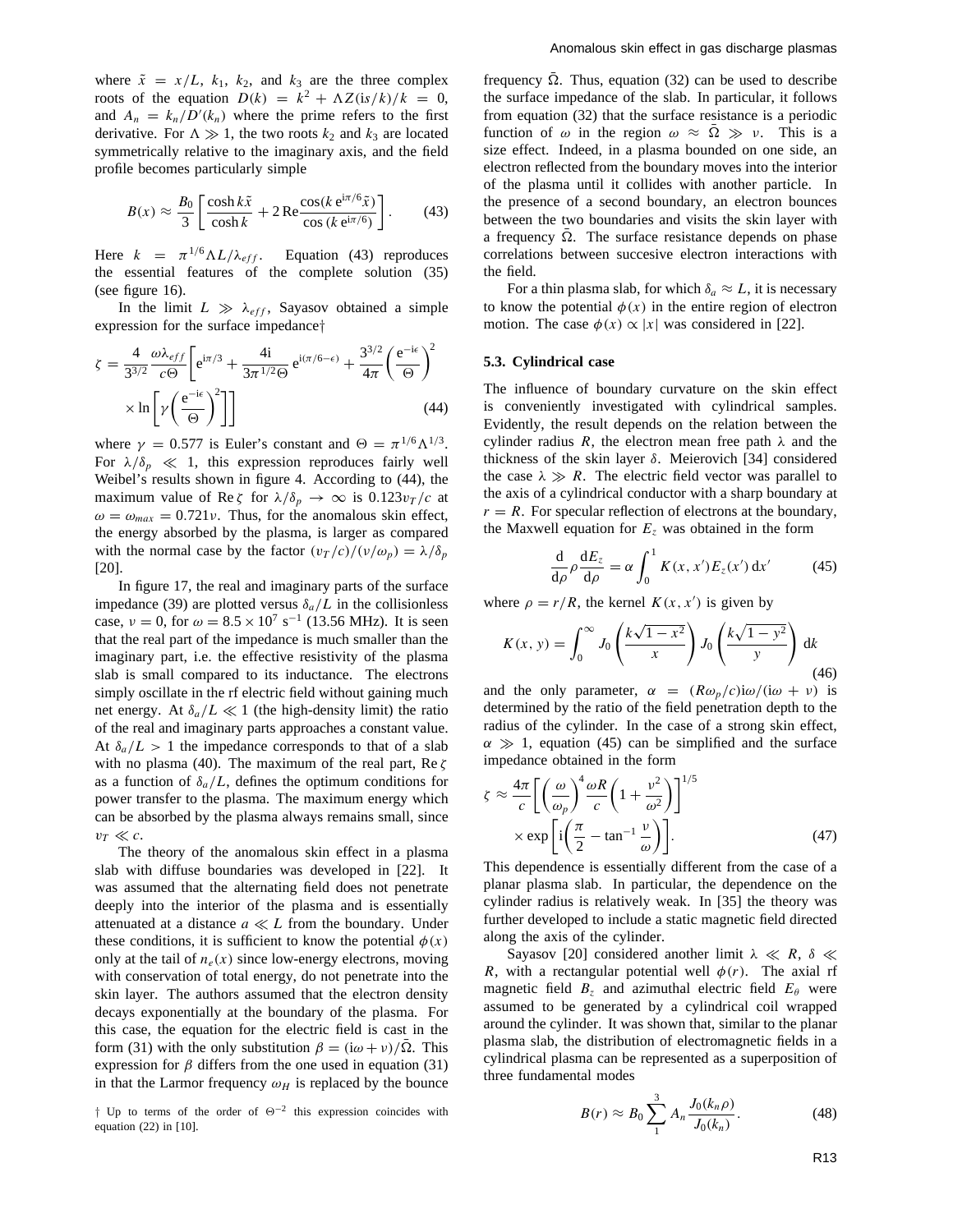It is just the interference of these modes that leads to nonmonotonic spatial distributions of the fields observed in the experiments (see figure 13). The analytical solutions enable one to explain peculiar features in the spatial distributions of the fields. For instance, the off-axis minimum of  $|B(r)|$  appears only at particular values of  $\omega \approx \omega_{max}$  and vanishes for low and high frequencies. At this frequency  $\omega_{max} = v/\sqrt{2}$  the fundamental parameter,  $\Lambda$ , reaches a maximum as a function of  $\omega$  (see figure 2).

## **6. Recent results**

Recent interest in the anomalous skin effect has been generated by rediscovery of inductive discharges for semiconductor manufacturing [36]. Due to their relatively simpler design, low-pressure inductively coupled plasma (ICP) sources are considered as prime candidates for manufacturing ultra-large-scale integrated circuits. The ICP tools are capable of producing high-density plasmas at pressures as low as 0.5 mTorr. In a typical case the plasma is sustained by the rf fields generated by alternating current in a planar coil placed on top of a cylindrical chamber. These fields are spatially inhomogeneous even in the absence of a skin effect, due to the finite sizes of the coil and the chamber. For typical plasma densities the field shielding by the plasma is noticeable as well. The self-consistent nature of the discharge makes its modelling a formidable task. Some basic questions remain poorly understood, and in many cases empirical approaches to ICP source design predominate. There is a need for better understanding of the discharge physics to facilitate computer-aided design of plasma sources.

Turner [33] solved numerically Maxwell's equations for a plasma slab using particle-in-cell/Monte Carlo (PIC-MC) simulation of electrons to calculate the rf current density. Our calculations of the surface impedance under identical conditions using equation (39) reproduce Turner's results for Re *Z*. It is seen in figure 18 that for the considered discharge conditions, the plasma resistivity is small compared to the inductance, i.e. electrons simply oscillate in the field without gaining much net energy. Turner also found by PIC simulations that the electron current is not confined to the skin layer but spreads throughout the entire gap [37]. He suggested a modification of the fluid description of electrons that allows for such a diffusive spreading of the current and reproduces the PIC simulation results. Figure 19 shows our calculations of the electric field and current density for identical conditions using the formulae of [8] and [46]. Although a noticeable 'current diffusion' does take place, it is not so extensive as reported in [37]. Also, it is worth noting that the influence of the rf magnetic field on electron motion was neglected in Turner's simulations that can modify the heating rate in near-collisionless regimes.

Vahedi *et al* [38] developed an analytic model of power deposition in ICP sources. The power deposition was calculated using an expression [39] for the surface impedance that corresponds to the classical expression for *ζ* obtained in [10] for a semi-infinite spatially uniform Maxwellian plasma. It was implicitly assumed that



**Figure 18.** The real and imaginary parts of the surface impedance  $Z = (4\pi/c)\zeta$  for a plasma slab, shown as functions of *ν/ω*. The plasma parameters are:  $n_e = 10^{11}$  cm<sup>-3</sup>,  $T_e = 5$  eV, L = 4 cm. The dashed lines are the cold-plasma result.



**Figure 19.** Axial distributions of amplitudes and phases of the rf electric field (solid lines) and current density (dashed lines). The discharge conditions are the same as in figure 18, *ω/*2*π* = 13*.*56 MHz, *ν* = 0.

electrons 'forget' the field phase due to collisions with neutrals, so that any effects of finite size of the plasma could not be predicted.

Godyak and Piejak [40] have performed precise measurements of the rf magnetic fields in a weakly collisional cylindrical ICP driven by a planar coil. The spatial distributions of the rf electric field (figure 20(a)) and electron current density (figure 20(b)) found from these measurements are nonmonotonic. The phases of the field and current change substantially with position so that the power absorption,  $j \cdot E$ , may be negative in the plasma bulk where the current phase differs from the phase of the local electric field by more than  $\pi/2$ . For comparison, figure 21 shows the results of our calculation using the formulae of [8] and [46] for the same conditions. Due to the finite size of the coil in [40] the rf field decays exponentially with a characteristic length  $R_{eff} = 2.4$  cm even in the absence of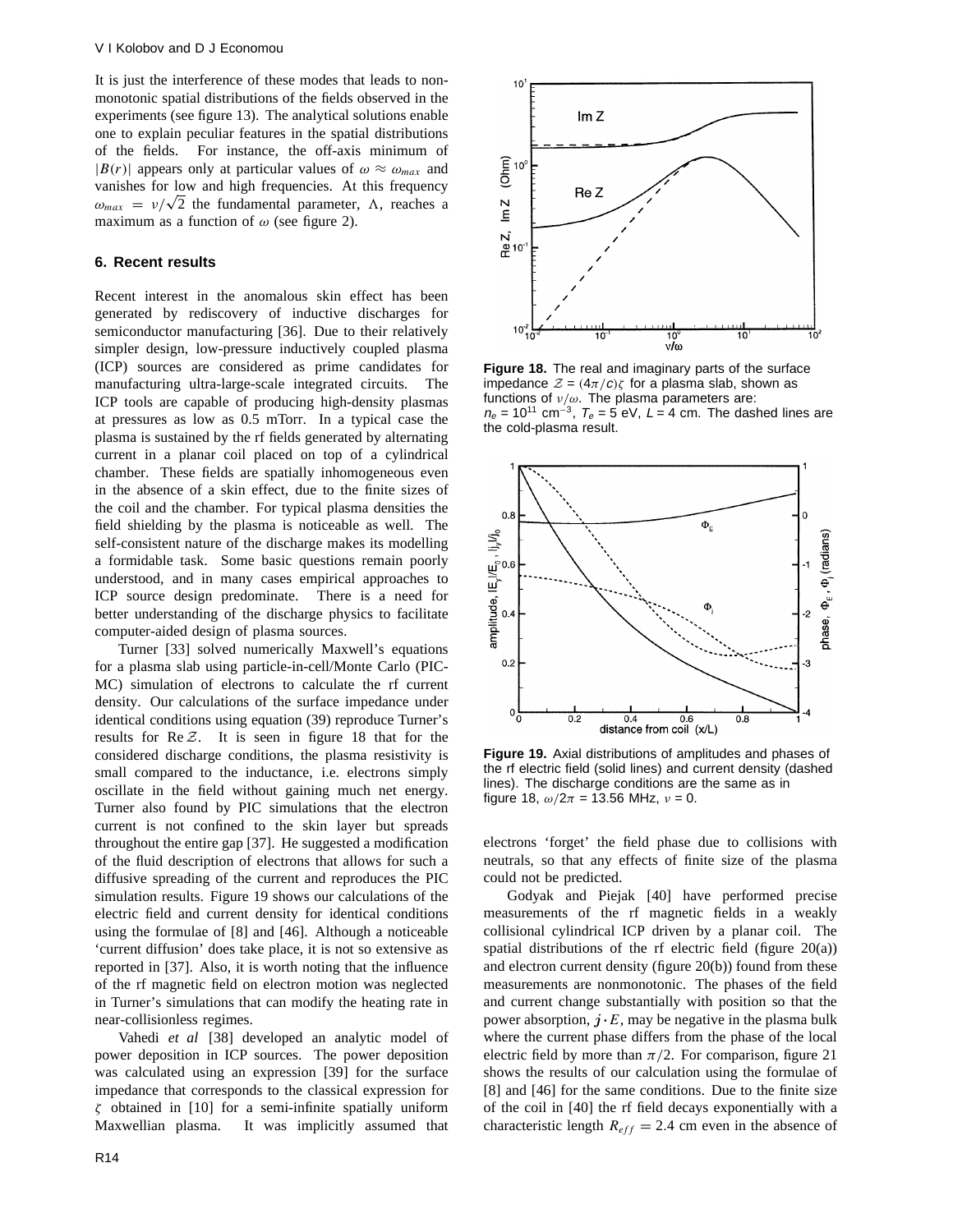the plasma. In our calculations, this effect was taken into account by introducing the term  $L/R_{eff}$  in the formulae of [8] and [46], similar to equation (38). We did not expect a quantitative agreement with the experiment since the radial electron motion is not accounted for in equation (36) for the EDF. However, qualitatively, some experimentally observed phenomena can be described by the simple plasma slab theory. In particular, the spatial profiles of the field amplitude and phase demonstrate similar behaviour to that observed experimentally. A sudden jump of the field phase found in [40] does occur in our calculations at plasma densities  $n_e \approx 2 \times 10^{11}$  cm<sup>-3</sup>, twice that reported in [40]. However, the theory does not reproduce the distribution of the current density observed in [40] as accurate as the fields. Better agreement for current is obtained using higher *ω* in calculations. Detailed comparisons require accurate solution of the two-dimensional problem.

Some basic questions on ICP operation in the nearcollisionless regime require better understanding. The first question concerns the mechanism of electron heating. Kaganovich *et al* [41] have pointed out that the finite dimension of the plasma becomes very important for electron heating in the near-collisionless regime. In a plasma slab geometry, collisionless heating (at  $\nu = 0$ ) must be absent if the influence of the rf magnetic field on electron motion is neglected. This happens because the  $E_y$  field changes only the  $v_y$  component of the electron velocity while the  $v_x$  component remains unaffected (see figure 15, top). As a result, the bounce frequency  $\Omega$  is constant and subsequent electron interactions with the *Ey* field are strongly correlated. Thus,  $v_y$  simply oscillates in time and electrons gain no net energy from the field. On the other hand, resonance electrons (with  $\omega = k\Omega$ ) can make considerable contribution to the collisional heating ( $\nu \neq 0$ ) since their  $v_y$  excursions are quite large and even rare collisions can produce considerable heating.

The second question concerns the influence of the rf magnetic field on electron kinetics and skin effect. Although the possible influence of the rf magnetic field on the anomalous skin effect in inductive discharges was pointed out more than 30 years ago [9], most of the currently used ICP models have ignored this effect. Cohen and Rognlien have recently shown [42] that the Lorentz force can greatly affect the electron motion in the collisionless skin layer. Since the canonical momentum  $p_y$  =  $mv_y$  –  $eA_y(x, t)$  is a strict invariant of the collisionless electron motion  $(A<sub>y</sub>)$  is the vector potential of the magnetic field), the Lorentz force transforms a  $v_y$ kick into a  $v_x$  kick (see figure 15, bottom). Consequently, the electron bounce frequency in a plasma slab changes after each kick and collisionless electron heating becomes possible under certain conditions [41]. Gibbons and Hewett [43] performed PIC simulations of a collisionless ICP accounting for the rf magnetic field. The EDF was assumed to be Maxwellian. They found that for a planar case both components of electron velocity  $(v_x$  and  $v_y)$  were affected by collisionless heating (only  $v_y$  would have been affected if the magnetic field were not included). Collisionless heating appeared directly in these simulations. The calculated surface impedance from the PIC simulations



**Figure 20.** Experimental distributions of the rf electric field (a) and current density (b) in an ICP driven by a planar coil for different powers absorbed in the plasma [40]. Peak plasma densities were  $n_0 = 2$ , 3.8, 6.5, 11 × 10<sup>10</sup> cm<sup>-3</sup> as power was increased, respectively. Discharge conditions: argon,  $p = 1$  mTorr,  $\omega = 4.26 \times 10^7$  s<sup>-1</sup>,  $T_e = 5.6$  eV,  $L = 10.5$  cm. The phases refer to the phase of the rf electric field in the absence of plasma.

was found in good agreement with the results of a linear kinetic theory for a semi-infinite plasma. No spatial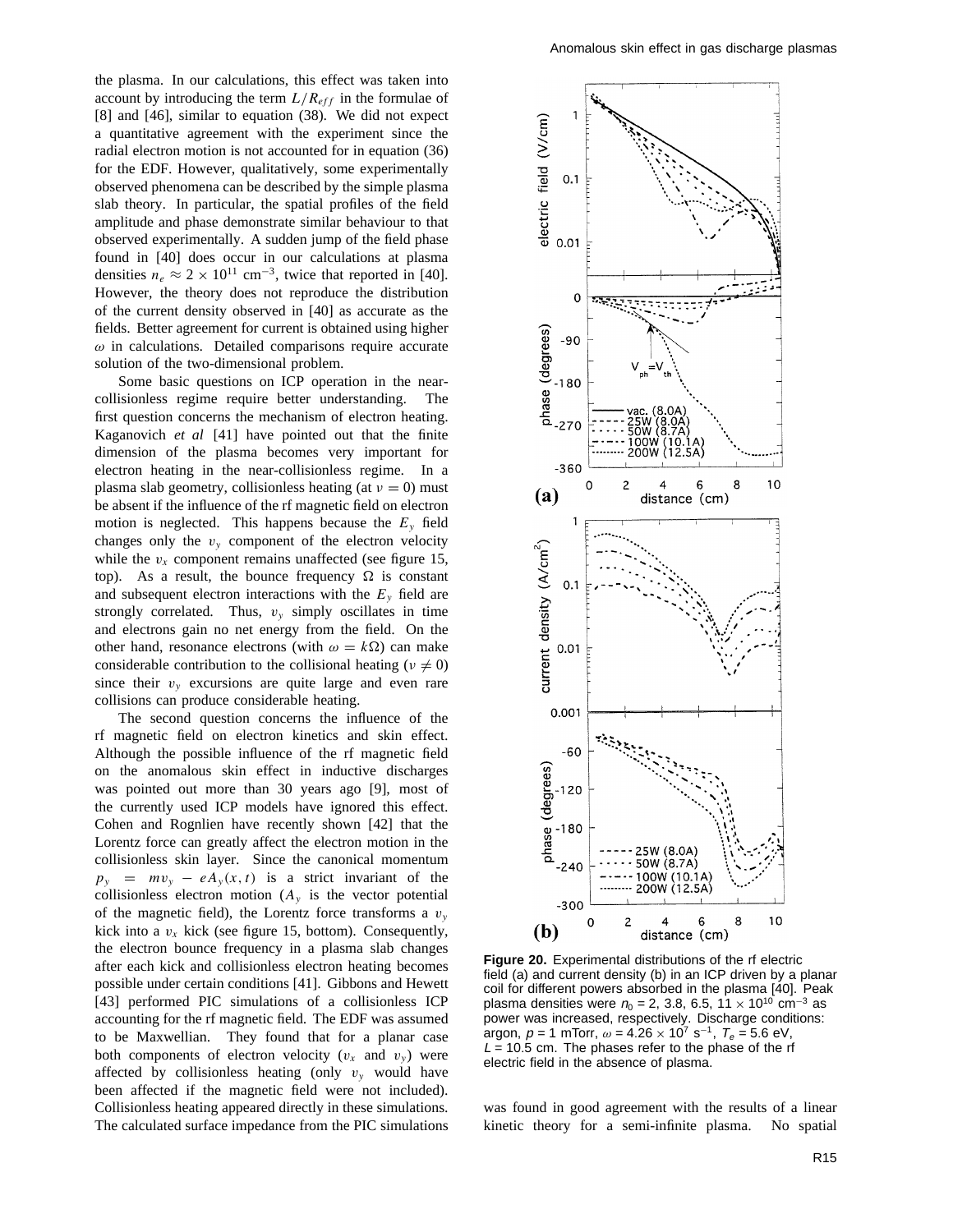

**Figure 21.** Amplitudes and phases of the rf electric field and current density in a plasma slab using [8] and [46] for discharge conditions similar to figure 20. Plasma densities  $n_e = 2$ , 6.5, 11, 20 × 10<sup>10</sup> cm<sup>-3</sup> for dashed, dash-dotted, dotted and bold dotted lines, respectively. Solid line shows the electric field distribution in the absence of plasma. Other parameters:  $\nu = 8 \times 10^6$  s<sup>-1</sup>,  $R_{\text{eff}} = 2.4$  cm,  $\omega = 4.26 \times 10^7$  s<sup>-1</sup>,  $T_e = 5.6$  eV, L = 10.5 cm.

distributions of the rf fields or currents were reported in [43].

Kolobov *et al* [44] have modelled the electron kinetics in a weakly collisional cylindrical ICP for a given distribution of the fields. Heating was described in terms of the energy diffusion coefficient,  $D_{\varepsilon} = \Delta \varepsilon \Omega \Psi$ , the product of a single energy kick in the skin layer, *1ε*, bounce frequency  $\Omega$ , and a function  $\Psi$  which describes the phase correlations between successive kicks. Figure 22 shows function  $\Psi$  for the 'hybrid' heating regime. In this regime, the place where electrons interact with electromagnetic fields and the place where randomizing collisions occur are spatially separated. Sharp peaks of  $\Psi$  at certain values of  $\omega/\Omega$  in the weakly collisional regime correspond to the bounce resonances discussed above. It was shown in [44] that averaging of  $D<sub>s</sub>$  over angles in velocity space diminishes the resonance effects in a cylindrical plasma. The EDF was found from a linearized Boltzmann equation and from a dynamic Monte Carlo simulation taking into account the influence of the rf magnetic field and finite dimensions of the plasma on electron kinetics. The depth of the potential well that traps the majority of electrons in the plasma was calculated self-consistently with the EDF for a wide range of pressures and driving frequencies. The role of the rf magnetic field and finite-size effects on heating and power deposition was the main focus of that work.

The role of the rf magnetic field on the skin effect becomes more important with a decrease of the field frequency *ω*. If we assume that a similar electric field is necessary to sustain a discharge at different frequencies, then a larger magnetic field must be created at lower frequencies. At  $\omega_H \gg \omega$  the rf field can be treated as quasi-static. According to section 4, a static magnetic field



**Figure 22.** The function  $\Psi$  which describes phase correlations between successive electron interaction with the rf fields in a thin skin layer. Transit-time resonances are observed in the near-collisionless regime ( $\nu \ll \Omega$ ) at  $\omega = k\Omega$ , where k is an integer and  $\Omega$  is the electron bounce frequency.

reduces the transverse component of the conductivity tensor in the plasma bulk by a factor  $(r_H/\lambda)^2$  compared to its value at  $B = 0$ . Qualitatively, a decrease of  $\sigma_{eff}$  can result in anomalously large penetration of the field when the magnetic field is accounted for in the analysis. However, as we saw in section 4, the conductivity in the skin layer